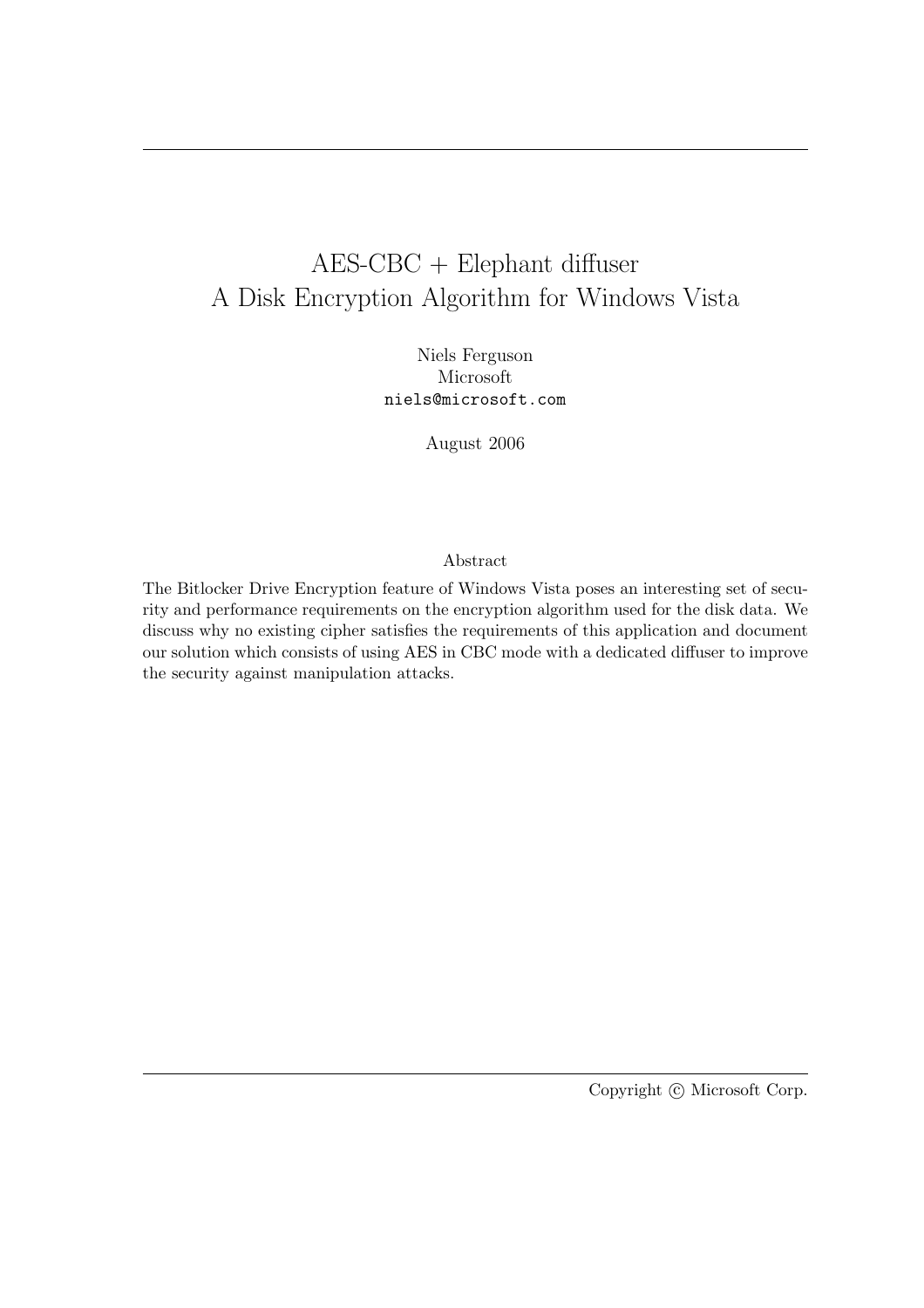## Disclaimer

This is a preliminary document and may be changed substantially prior to final commercial release of the software described.

The information contained in this document represents the current view of Microsoft Corporation on the issues discussed as of the date of publication. Because Microsoft must respond to changing market conditions, it should not be interpreted to be a commitment on the part of Microsoft, and Microsoft cannot guarantee the accuracy of any information presented after the date of publication.

This White Paper is for informational purposes only. MICROSOFT MAKES NO WAR-RANTIES, EXPRESS, IMPLIED OR STATUTORY, AS TO THE INFORMATION IN THIS DOCUMENT.

Complying with all applicable copyright laws is the responsibility of the user. Without limiting the rights under copyright, no part of this document may be reproduced, stored in or introduced into a retrieval system, or transmitted in any form or by any means (electronic, mechanical, photocopying, recording, or otherwise), or for any purpose, without the express written permission of Microsoft Corporation.

Microsoft may have patents, patent applications, trademarks, copyrights, or other intellectual property rights covering subject matter in this document. Except as expressly provided in any written license agreement from Microsoft, the furnishing of this document does not give you any license to these patents, trademarks, copyrights, or other intellectual property.

### 2006 Microsoft Corporation. All rights reserved.

Microsoft, Windows Vista, BitLocker are either registered trademarks or trademarks of Microsoft Corporation in the United States and/or other countries.

The names of actual companies and products mentioned herein may be the trademarks of their respective owners.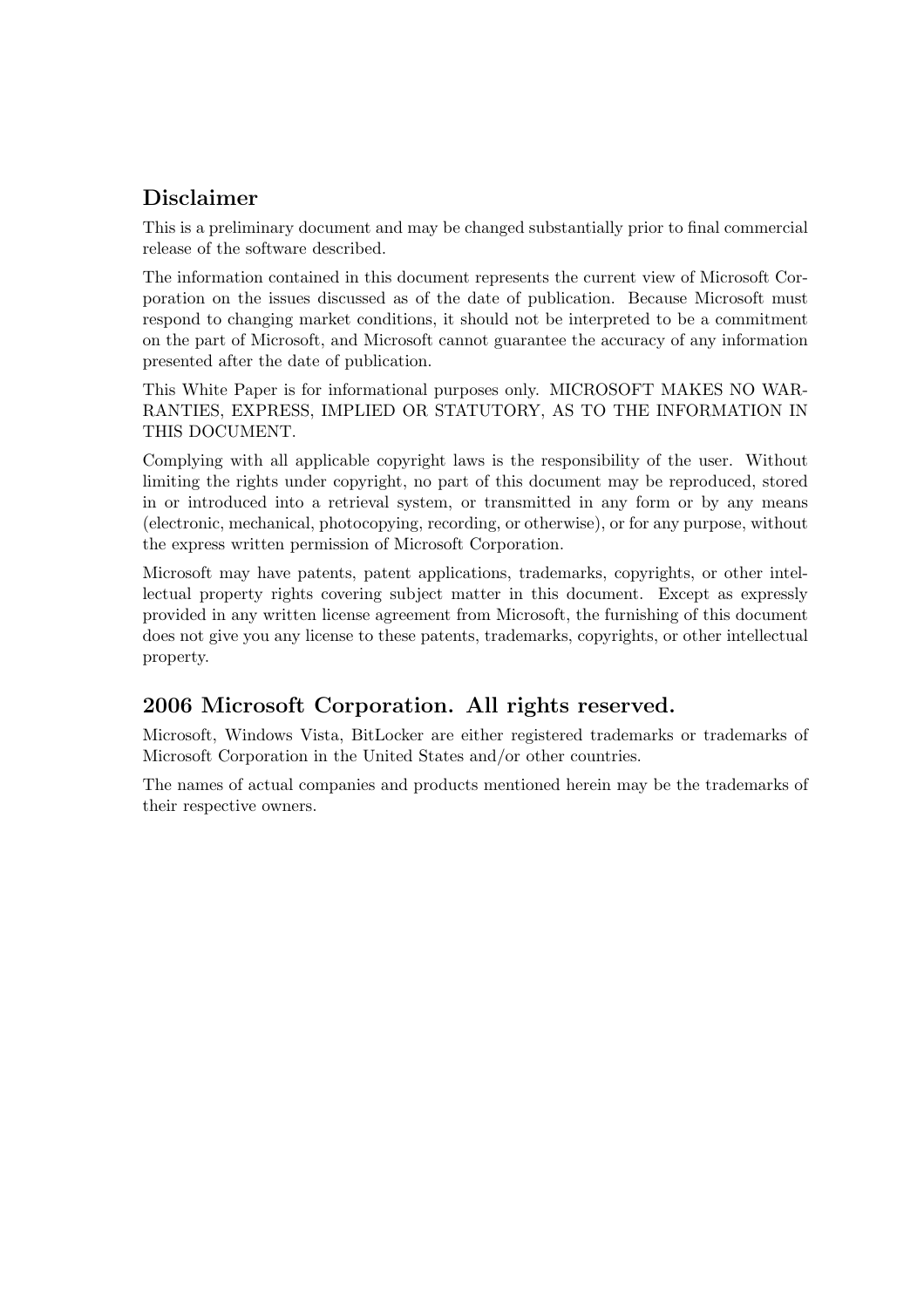## Contents

| 1            |                                           | Introduction                                                                                                                                                                                                                  | $\mathbf 1$    |  |
|--------------|-------------------------------------------|-------------------------------------------------------------------------------------------------------------------------------------------------------------------------------------------------------------------------------|----------------|--|
| $\bf{2}$     | An overview of BitLocker Drive Encryption |                                                                                                                                                                                                                               |                |  |
|              | 2.1                                       |                                                                                                                                                                                                                               | $\mathbf{1}$   |  |
|              | 2.2                                       |                                                                                                                                                                                                                               | 3              |  |
|              | 2.3                                       |                                                                                                                                                                                                                               | $\overline{4}$ |  |
|              |                                           | Why not use a MAC? $\dots \dots \dots \dots \dots \dots \dots \dots \dots \dots$<br>2.3.1                                                                                                                                     | $\overline{4}$ |  |
|              | 2.4                                       |                                                                                                                                                                                                                               | 5              |  |
|              | 2.5                                       |                                                                                                                                                                                                                               | 6              |  |
|              | 2.6                                       |                                                                                                                                                                                                                               | $\overline{7}$ |  |
|              | 2.7                                       |                                                                                                                                                                                                                               | 8              |  |
| 3            | Existing ciphers                          |                                                                                                                                                                                                                               |                |  |
|              | 3.1                                       |                                                                                                                                                                                                                               | 9              |  |
|              | 3.2                                       |                                                                                                                                                                                                                               | 9              |  |
|              | 3.3                                       |                                                                                                                                                                                                                               | 10             |  |
|              | 3.4                                       |                                                                                                                                                                                                                               | 10             |  |
|              | 3.5                                       |                                                                                                                                                                                                                               | 10             |  |
|              | 3.6                                       |                                                                                                                                                                                                                               | 11             |  |
|              | 3.7                                       |                                                                                                                                                                                                                               | 11             |  |
|              | 3.8                                       |                                                                                                                                                                                                                               | 11             |  |
|              | 3.9                                       |                                                                                                                                                                                                                               | 12             |  |
| 4            |                                           | $AES-CBC + difluser$                                                                                                                                                                                                          | 12             |  |
|              | 4.1                                       |                                                                                                                                                                                                                               | 12             |  |
|              | 4.2                                       |                                                                                                                                                                                                                               |                |  |
|              | 4.3                                       | $\text{Sector key } \dots \dots \dots \dots \dots \dots \dots \dots \dots \dots \dots \dots \dots \dots \dots \dots$                                                                                                          | 14             |  |
|              | 4.4                                       |                                                                                                                                                                                                                               | 14             |  |
|              | 4.5                                       | About the name enterprise in the contract of the name of the set of the set of the set of the set of the set of the set of the set of the set of the set of the set of the set of the set of the set of the set of the set of | 15             |  |
| $\mathbf{5}$ |                                           | Performance                                                                                                                                                                                                                   | 16             |  |

Copyright  $\copyright$  Microsoft Corp.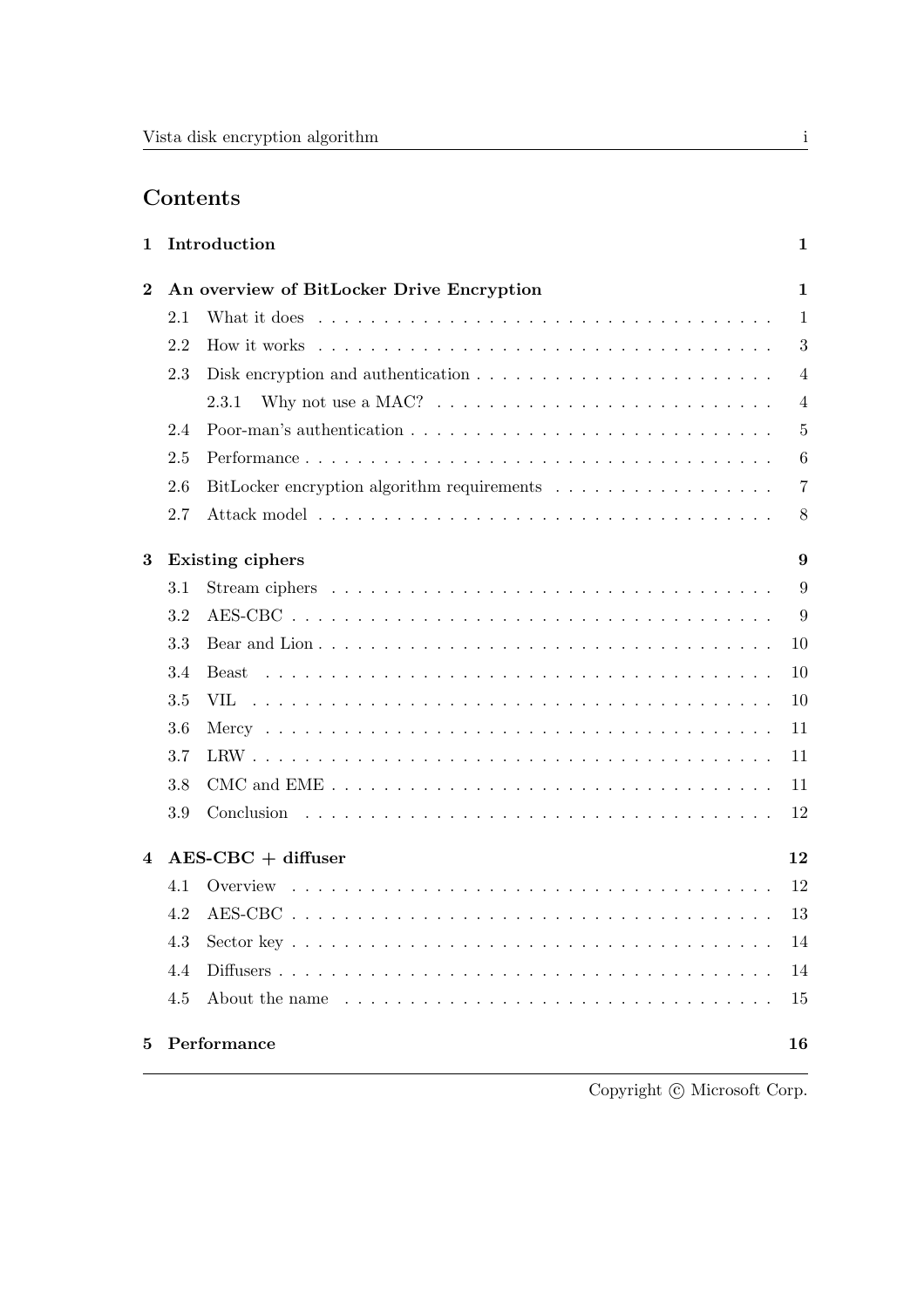| 6 Analysis                                                          | 16 |
|---------------------------------------------------------------------|----|
| 7 Use of AES-CBC $+$ diffuser                                       | 16 |
| 8 Acknowledgements                                                  | 16 |
| A Sketch of a proof that AES-CBC + diffuser is as secure as AES-CBC | 18 |

Copyright  $\copyright$  Microsoft Corp.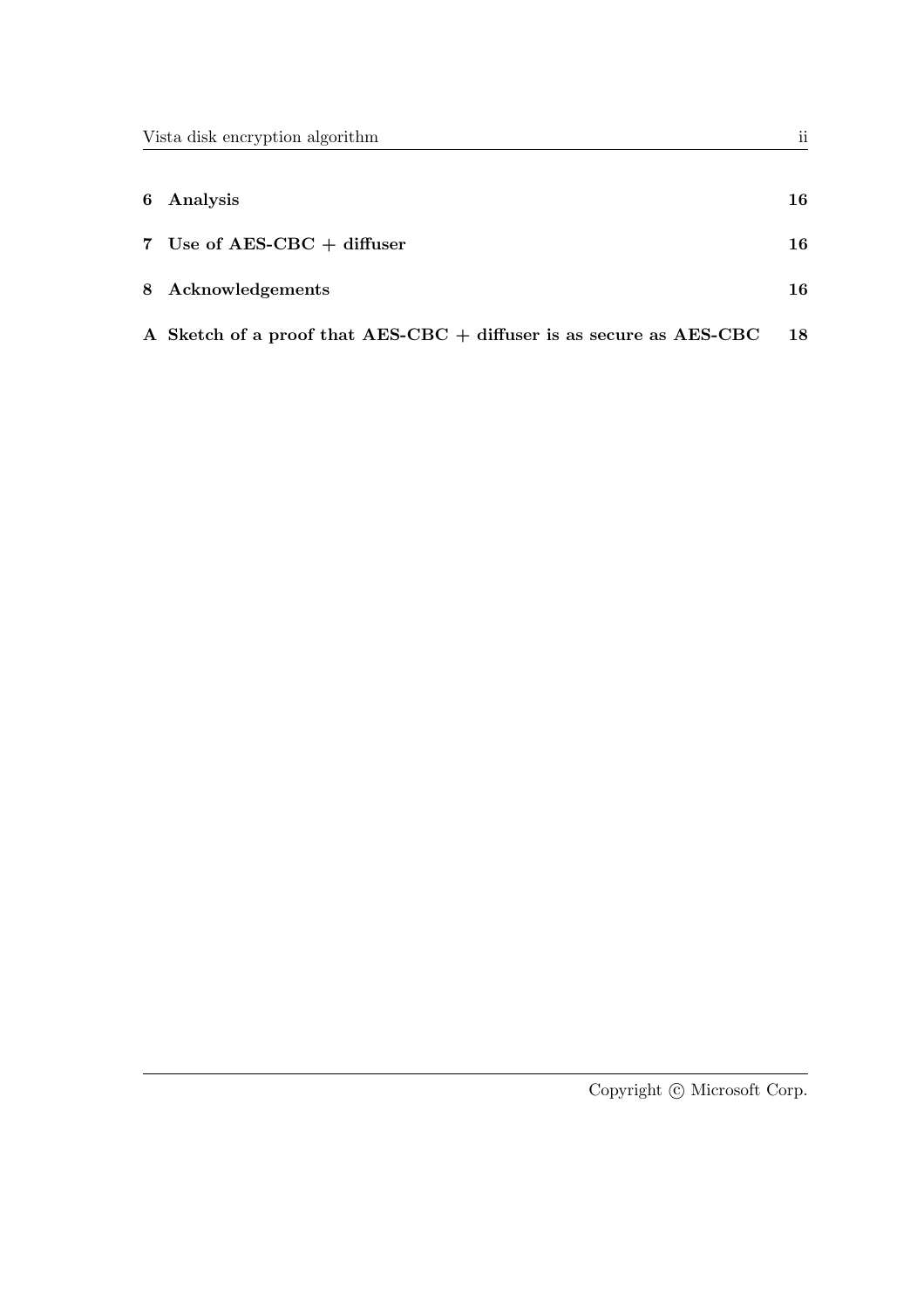## 1 Introduction

The Enterprize and Ultimate editions of Windows Vista contain a new feature called BitlockerTM Drive Encryption which encrypts all the data on the system volume. Bit-Locker imposes some security requirements on the encryption algorithm that are not met by common encryption algorithms and modes. This creates a real problem: a new cipher cannot be trusted without many years of public review, and existing ciphers that satisfy the additional security requirements are either too slow or insufficiently analyzed.

We resolved this dilemma by combining a well-established cipher (AES in CBC mode) with a new component that we call the Elephant diffuser. The basic encryption security is provided by AES-CBC, which has been widely reviewed and is generally used in the industry for encryption. The diffuser layer adds some additional security properties that are desirable in the disk encryption setting but which are not provided by AES-CBC cipher methods.

This combination gives us the best of both worlds. All the security properties traditionally provided by encryption algorithms are provided by AES-CBC, which is an accepted cipher. We only depend on the diffuser for the additional security properties not provided by AES-CBC. The  $\text{AES-CBC}$  + diffuser approach is also faster than any of the alternatives, which is important for our application.

Fielding any kind of non-standard cryptographic algorithm like the diffuser is bound to be controversial. In this paper we explain the reasons why we made this choice, and document the diffuser so that the public cryptographic community can analyze it.

## 2 An overview of BitLocker Drive Encryption

Our design is driven by the particular requirements of BitLocker. Therefore, we will first describe BitLocker in its most common setting.

### 2.1 What it does

BitLocker is a security technology that targets a very specific scenario: the lost laptop.

Laptop computers regularly go missing, either because they are lost or because they are stolen. Our research indicates that typical laptop loss rates are around 1–2% per year. A large organization with 100,000 laptops loses several laptops each day.

These laptops contain confidential information, in the form of documents, presentations, emails, cached data, and network access credentials. This confidential information is typically far more valuable than the laptop hardware, if it reaches the right people. A laptop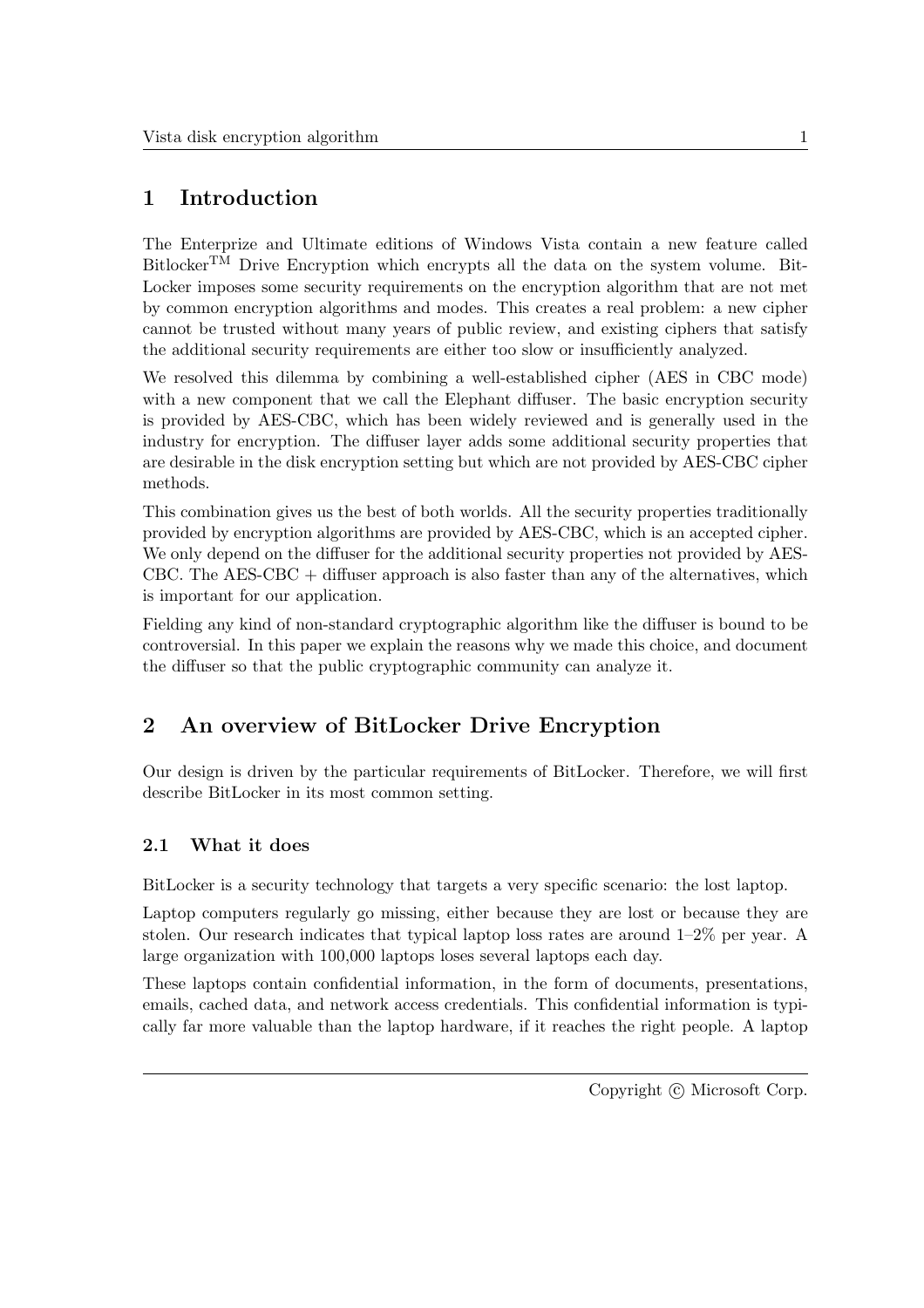is easy to replace at moderate cost; the cost of a data compromise can be many orders of magnitude higher.

BitLocker makes it harder to access this confidential information on a lost laptop. With the current generation of operating systems it is very simple to break into a laptop. One obvious way is to take the disk drive out of the laptop and connect it to a second machine as an auxiliary drive. All data can now be accessed using the administrator (root) privileges of the second machine. An even easier solution is to use a bootable floppy disk, CD, or USB key that contains a script that resets the Administrator (root) password. Such scripts and disks are available on-line, and anyone with an Internet connection and half an hour of time can download them. Once the Administrator password is reset, the laptop can be booted and the attacker can log in as the Administrator, giving him complete access to all information on the laptop.

The classic solution to this problem is to run a low-level disk encryption driver with the key provided by the user (passphrase), a token (smart card) or a combination of the two. The disadvantage of the classic solution is the additional user actions required each time the laptop is used. Most users are unwilling to go through these extra steps, and thus most laptops are unprotected.

BitLocker improves on the classic solution by allowing the user actions during boot or wake-up from hibernate to be eliminated. This is both a huge advantage and a limitation. Because of the ease of use, corporate IT administrators can enable BitLocker on the corporate laptops and deploy it without much user resistance. On the downside, this configuration of BitLocker can be defeated by hardware-based attacks.

Hardware attacks require the attacker to have significant skill and/or very specialized hardware, whereas software-only attacks can usually be automated, distributed over the internet, and carried out without any knowledge of the details of the system. We can therefore reasonably expect that the number of people that is capable and equipped to perform a hardware attack is far smaller than the number of people capable of performing a software-only attack. Thus, BitLocker significantly reduces the risk of data compromise, and makes it more likely that the laptop will simply be sold for the hardware value, rather than the value of the information on it.

The remaining vulnerability to hardware-based attacks seems fundamental for systems without user actions on boot. The cryptographic keys used to protect the confidential data must be available to the laptop during a normal boot, and can therefore be recovered by a hardware attack.

Stopping hardware attacks is possible, but requires the use of a token (e.g. USB key) and/or a user-memorized password or PIN. These options are fully supported by BitLocker, and they improve the security of the system. However, we expect that a large number of laptops will be used without PIN or USB key to avoid the need for user action on each reboot.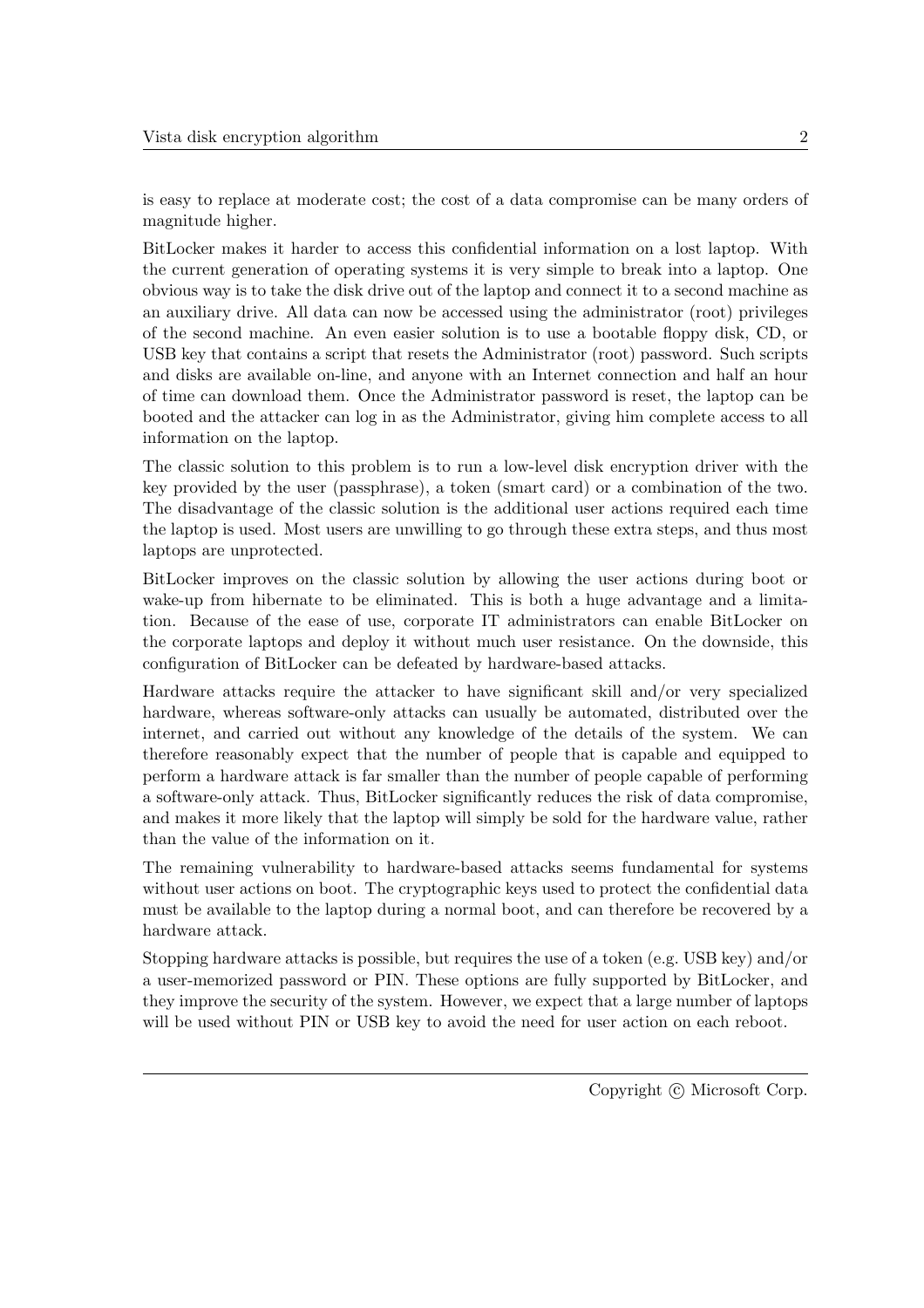#### 2.2 How it works

BitLocker obviously cannot be a software-only technology. Every software-only solution is vulnerable to software-only attacks.

BitLocker makes use of the TPM security chip which will be incorporated in most PCs in the near future. The TPM is a tamper-resistant chip mounted on the motherboard. Though the TPM has many functions [5], BitLocker uses only a few basic ones. Our description of the TPM is simplified and only covers those parts relevant for our purpose.

The TPM keeps several Platform Configuration Registers, or PCRs. At power-up the PCRs are set to zero. PCRs are only modified by the extend function which (effectively) sets a PCR to the hash of its old value and a supplied data string. We can think of a PCR as a hash over all the data strings provided in extend function calls for that PCR. There is no other way to set the value of a PCR, so if a PCR has value  $x$  after a sequence of extends, then the only way to reach the value  $x$  again is to perform the exact same sequence of extends after a power-up.

The seal/unseal functions of the TPM allow selective access to cryptographic keys based on PCR values. The seal function is used to encrypt a key into a string which can only be decrypted by that same TPM. Furthermore, the TPM will decrypt the string if and only if the selected PCRs have the value that was specified during the seal operation. In other words: we can store a key in an encrypted string so that it can only be accessed when selected PCRs have a particular value.

During the boot process the PCRs are used to keep track of the code that runs. The key used to encrypt the disk is sealed against a particular set of PCR values. During a normal boot the PCRs reach the same values, and the key can be unsealed by the TPM. If an attacker boots into any other operating system, the machine will be fully functional but the PCR values will be different and the TPM will not unseal the key. Thus, other operating systems cannot read the data on the disk, or find out how to modify the disk to reset the Administrator password.

In more detail, the process is the following: at power-up the processor starts running the BIOS from ROM. The first part of the BIOS cannot be modified. This part extends the BIOS PCR with the entire BIOS code and proceeds with the rest of the BIOS startup. After BIOS initialization the BIOS reads the Master Boot Record (MBR) of the hard disk, extends the boot sector PCR with the sector's data, and then executes the code in the boot sector. The boot sequence of a PC contains several more iterations, but in each case the newly-loaded code is first measured using an extend function before it is executed.

These functions do not interfere with the boot process of another operating system. Other operating systems can boot normally; but the TPM PCRs will have a different value. The PCRs merely report what software was run during the boot process.

Although extending PCRs provides good authentication of the code that is being run,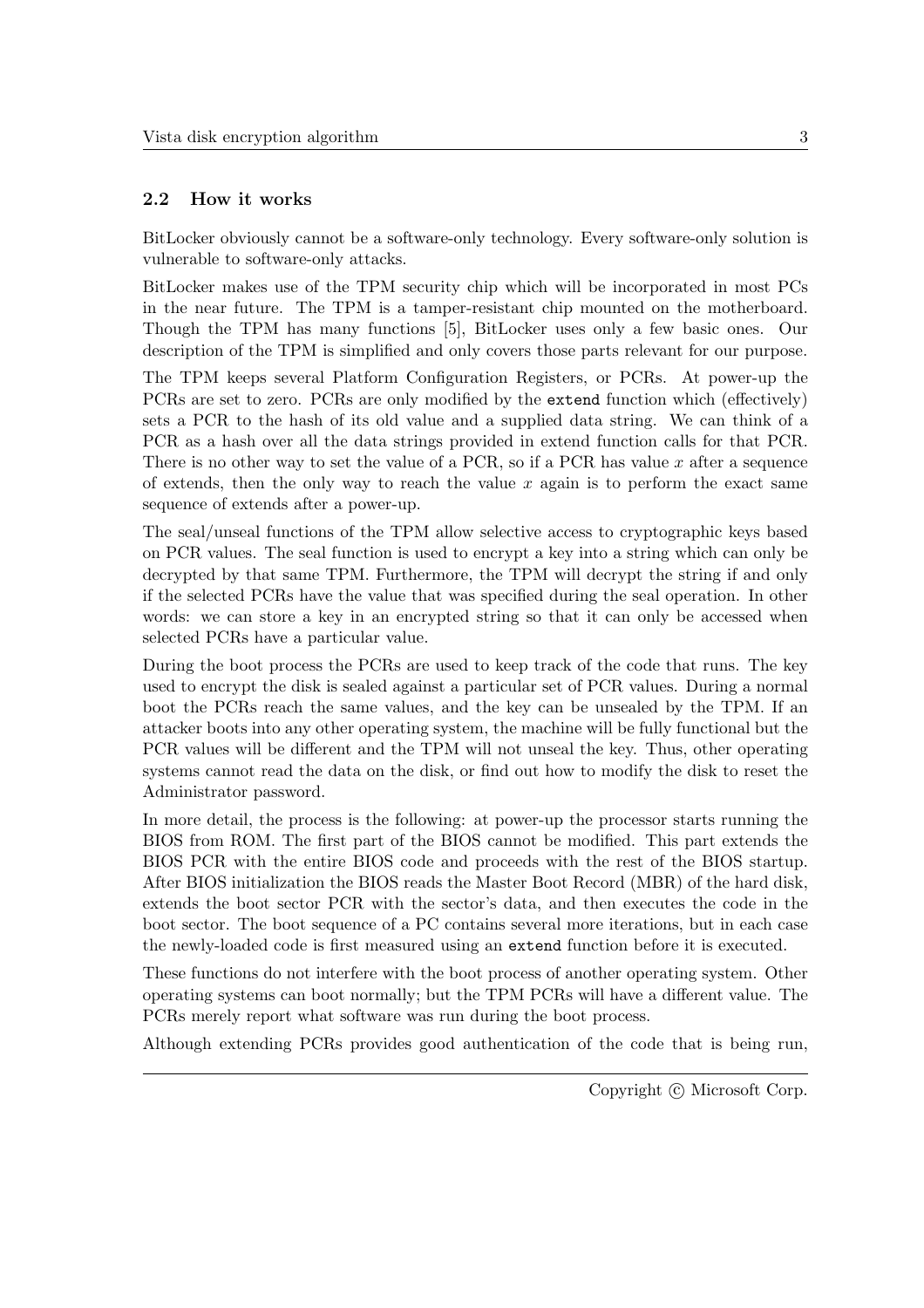it is extremely inflexible. Any change to the code, for example for a patch or upgrade, leads to a different PCR value, and requires that the keys be re-sealed to the new PCR values. Therefore, the boot sequence switches to using BitLocker encryption at the first opportunity. Before the switch, PCRs are used to measure what code is running. At the switch point the TPM unseals the BitLocker volume encryption key. After the switch, all further data is read from the encrypted volume. Though BitLocker does not authenticate the data it reads from the disk in a cryptographic sense, it is very hard to perform a meaningful manipulation of the encrypted data.

### 2.3 Disk encryption and authentication

BitLocker encrypts almost all the data on the hard-disk. More precisely, it encrypts all the data on the operating system volume, which for most PCs spans almost the whole hard disk. The encryption protects the confidentiality of the data, which is a straightforward cryptographic problem, and can be solved with traditional ciphers.

However, to have a secure boot process we also need to authenticate the data from the disk. We don't want an attacker to modify the OS code in order to weaken the OS security. The normal cryptographic solution is to use an authentication code, but as we will see this is not practical. Therefore, we are left with using the encryption as a poor-man's authentication.

Imagine an attacker trying to break into the laptop using only software. He boots into some other OS. Because the PCRs are different he can't unseal the BitLocker key, so he can't read the encrypted volume. However, the attacker can modify the ciphertext on the hard disk in the hope of introducing a weakness in the OS. He then boots the machine normally, and exploits the created weakness during the boot or login process to gain access to the machine.

#### 2.3.1 Why not use a MAC?

The obvious cryptographic solution to this problem is to add a Message Authentication Code (MAC) to each block of data on the disk. Disks store information in fixed-size sectors. Sectors are typically 512 bytes, though in the near future this will grow up to 4096 or even 8192 bytes. The operating system is designed to use sectors whose size is a power of two. Furthermore, the operating system accesses individual sectors of the disk in random order. These properties impose two constraints.

The first constraint is that the BitLocker encryption is done on a per-sector basis. Each sector is encrypted and decrypted independently of the other sectors. The second constraint is that the ciphertext cannot be larger than the plaintext. There is no extra room to store additional data. This means that we cannot store any nonce, IV, or MAC value with the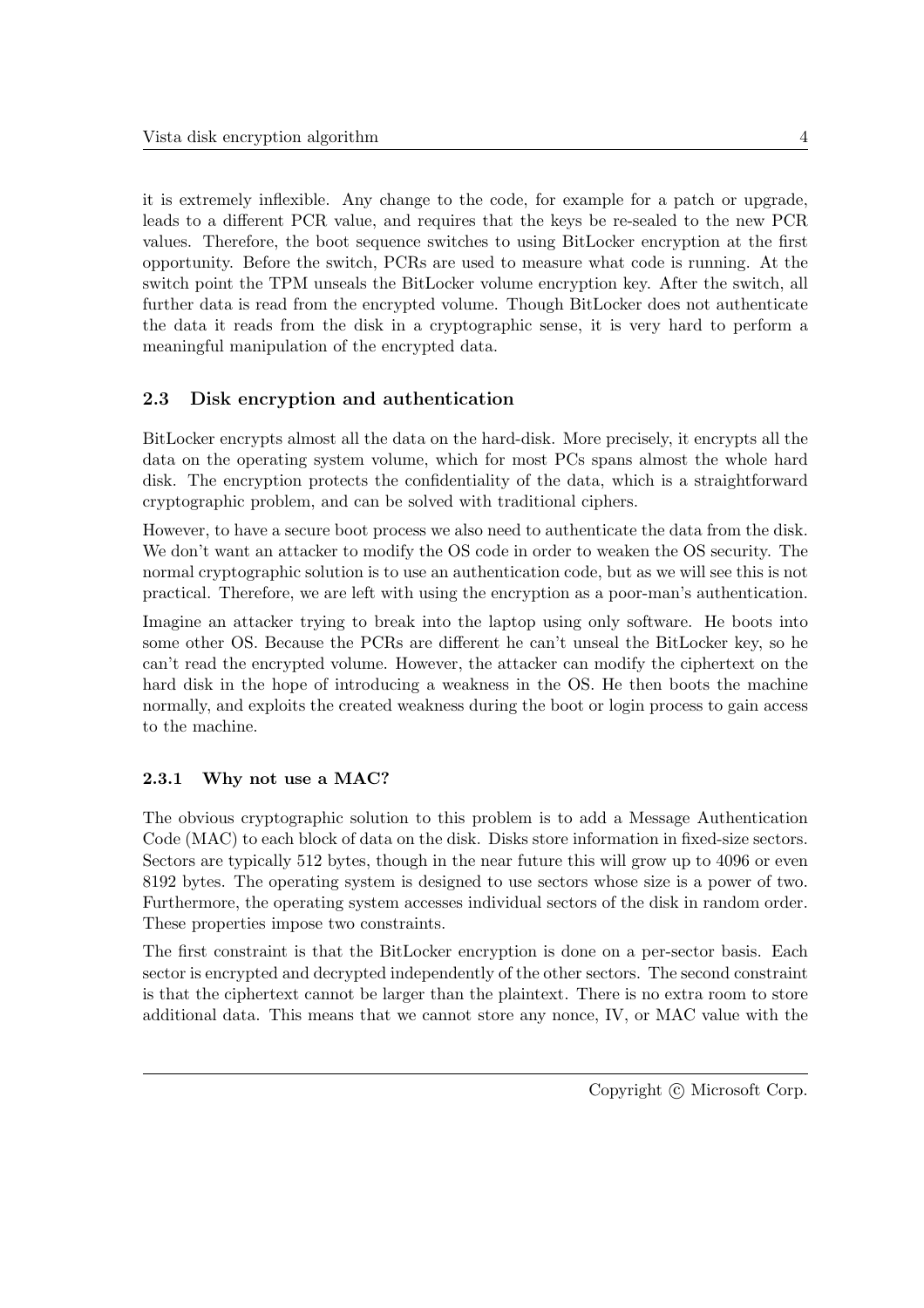ciphertext. Together these constraints imply that the disk is effectively encrypted with a large block cipher in ECB mode where the block size is the sector size.

There are good engineering reasons behind these constraints. The encryption/decryption of one sector cannot depend on any other sector. There are applications, such as databases, that rely on the fact that they can write to sector x without danger of damaging sectors  $x - 1$  or  $x + 1$ . They use this property to ensure that no information (other than possibly the sector that is being written) is lost in case of a crash or power failure. Suppose the encryption algorithm works in larger blocks than a single sector. To write sector  $x$ , the system first has to read the other sectors in the block, decrypt them, encrypt the new block, and then write all the sectors that make up the block. If the power fails when some of the sectors in the new block have been written but others have not, then the block has been corrupted. More importantly, unless the cipher works on a per-sector basis, writing sector x could corrupt some other sector. This violates the expectation of the application, and can lead to a loss of reliability of mission-critical applications. That is clearly unacceptable. (And re-writing all applications that depend on this property is impossible.)

It is tempting to add a nonce or MAC value to the ciphertext. However, making the ciphertext larger than the plaintext is not feasible. Both the disk and the operating system work in sectors whose size is a power of two. We could map a 512 byte OS sector into a 1024 byte disk-sector, but that would entail the loss of half the disk capacity, a price users are not willing to pay. We could reserve one in every 16 sectors to store the MAC and nonce values for the other 15 sectors, but this has several problems. First of all, writing to sector  $x$ means updating an additional sector that contains the nonce and MAC. This turns a write into a read-then-write with the associated performance loss. Furthermore, it could damage the nonce/MAC sector (e.g. if there is a power failure), which would lead to the loss of the other 14 data sectors; also unacceptable. Finally, for various usability, manageability, and deployment reasons, it must be possible to enable and disable BitLocker on an existing disk. (Think of a user upgrading to a new Windows version that includes BitLocker and enabling BitLocker on an existing disk.) Adding nonce/MAC sectors modifies the disk layout (and reduces the amount of available disk space) making it extremely complicated to enable and disable in-place. Add to that the various failure modes that can happen during the conversion, and it becomes infeasible to do this conversion in a reliable way.

The final conclusion is that we cannot add a MAC to each disk sector in a way that would be acceptable to most users.

#### 2.4 Poor-man's authentication

That leaves us with an encryption algorithm that provides no authentication, yet we need authentication to provide a secure boot process. The best solution is to use poor-man's authentication: encrypt the data and trust to the fact that changes in the ciphertext do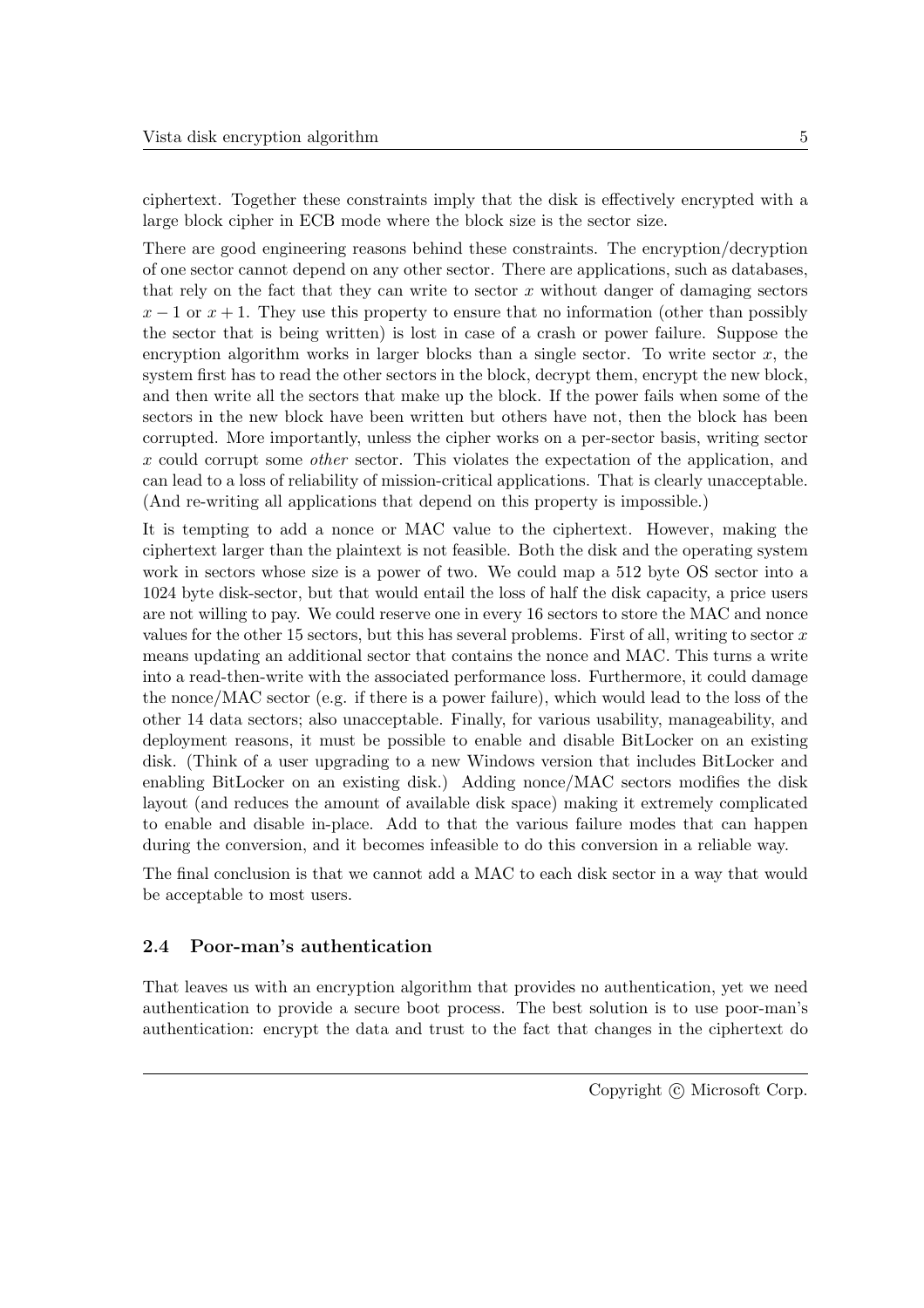not translate to semantically sensible changes to the plaintext.<sup>1</sup> For example, an attacker can change the ciphertext of an executable, but if the new plaintext is effectively random we can hope that there is a far higher chance that the changes will crash the machine or application rather than doing something the attacker wants.

We are not alone in reaching the conclusion that poor-man's authentication is the only practical solution to the authentication problem. All other disk-level encryption schemes that we are aware of either provide no authentication at all, or use poor-man's authentication.

To get the best possible poor-man's authentication we want the BitLocker encryption algorithm to behave like a block cipher with a block size of 512–8192 bytes. This way, if the attacker changes any part of the ciphertext, all of the plaintext for that sector is modified in a random way. We also want to prevent the attacker from moving the ciphertext of one sector to another sector, so the encryption algorithm should behave as a tweakable block cipher [8] with a slightly different algorithm for each sector.

For completeness we should mention that there are other authentication mechanisms that are used by the OS during the boot process, such as checking digital signatures on executables. Though these mechanisms are very valuable, they do not cover all of the data used during the boot and login process. From our point of view, these other mechanisms provide a second line of defense for some of the data, but we will ignore them for the rest of our discussion.

BitLocker also allows users to use a PIN that the TPM checks, or a USB key that contains a cryptographic key. Without the right PIN or USB key the laptop doesn't have the right information to even find the disk decryption key, so the information is safe unless the PIN is written on a post-it stuck to the machine, or the USB key is left in the laptop bag. In practice, we expect that many laptops will be used in the TPM-only mode and that scenario is the main driver for the disk cipher design.

#### 2.5 Performance

The BitLocker disk cipher must be fast. If using BitLocker results in a significant and noticeable slowdown of the laptop there will be great user resistance to its deployment. When talking to customers about BitLocker, the question of performance is always one of the first questions they ask. Our analysis concluded that the performance loss of BitLocker must be minor for the feature to be used by a large number of customers. And given that Microsoft is not in the business of providing niche solutions, good performance was one of the hard requirements for BitLocker.

<sup>&</sup>lt;sup>1</sup>This is not a compromise we like, but the only one that makes sense for the problem we're trying to solve.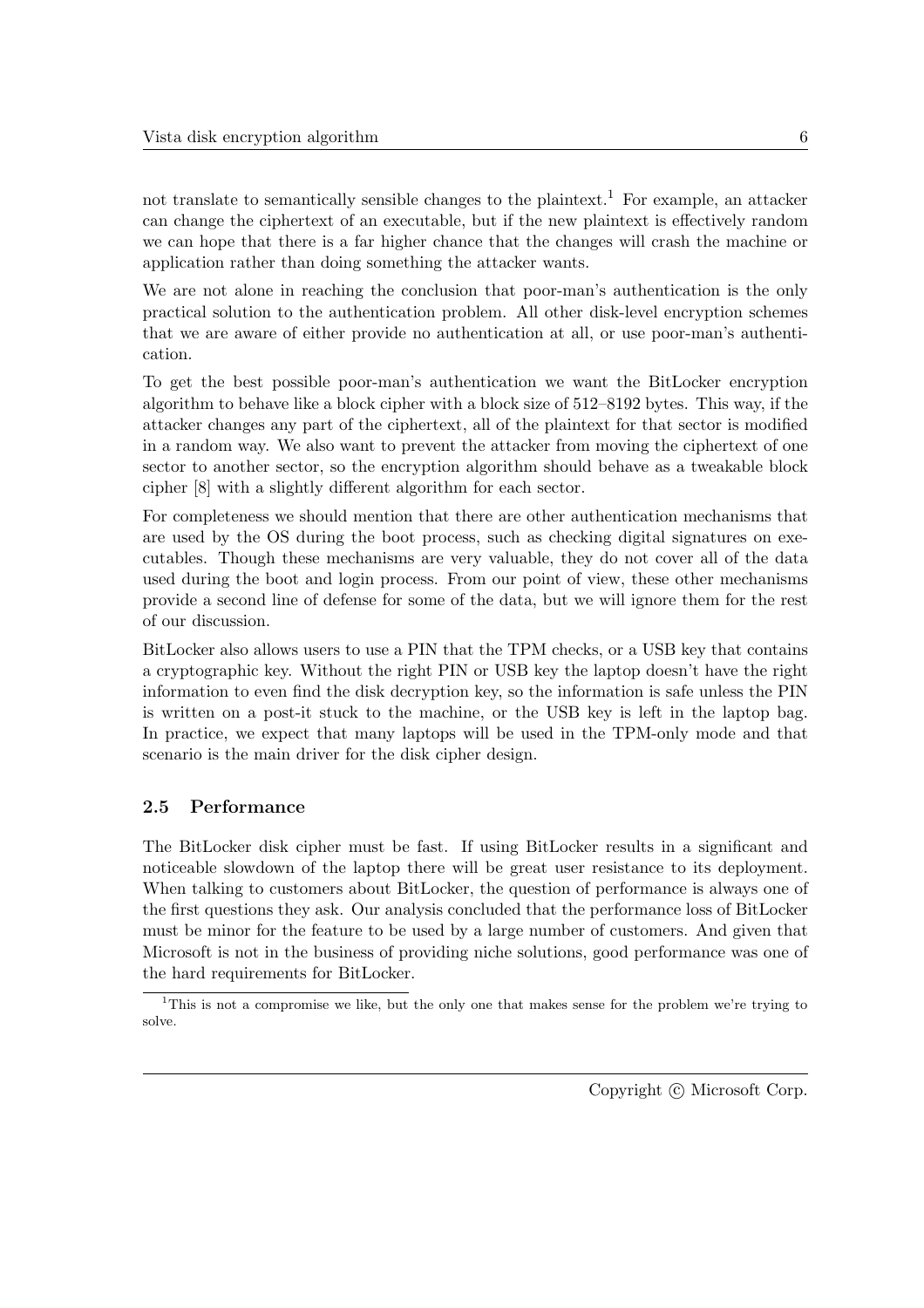A typical desktop machine today has a 3 GHz P4 CPU and a hard disk that can read at about 50 MB/s. That means that the CPU has 60 clock cycles for each byte that the disk reads. Laptops have slower CPUs, often around the 1 GHz mark. Laptop disks are also slower but not by nearly as much. (For example, the Seagate Momentus 5400.2 laptop drive can read data at almost 50 MB/s.) Our data shows that laptops tend to have fewer CPU clock cycles per byte read from disk, down to 40 or even 30 cycles per byte. We cannot predict what the CPU/disk speed ratio will be for the actual hardware that BitLocker will run on, but these numbers are the best guidelines we have.

If decryption is slower than the peak data rate of the disk, the CPU becomes the bottleneck when reading large amounts of data. This is very noticeable, both because of the reduced performance and because of the reduced responsiveness of the UI when all CPU time is being used to decrypt data.<sup>2</sup> Therefore, decryption, including all overhead, must be faster than the disk to get an acceptable user experience.

BitLocker is carefully designed to overlap the reading of data from disk with the decryption of previously read data. This is only possible to a limited extent, and when the disk finishes reading the data, the CPU still has to decrypt (some of) the data. Thus the decryption time increases the latency of the disk request and reduces performance accordingly. This obviously argues for a fast decryption algorithm.

A software implementation of AES runs in around 20–25 cycles per byte on a P4 class CPU. (Synthetic benchmarks can achieve somewhat higher speeds, but they exclude various overheads encountered in real system implementations.) Other overhead adds around 5 cycles per byte for a total of 25–30 cycles per byte.

Based on this data, our performance analysis concluded that a single pass of AES, for example using AES in CBC mode, would have acceptable performance. An algorithm twice as slow as AES (45–55 cycles/byte) would be on the edge of being unacceptable, and a high-risk choice given the many uncertainties in the analysis. Anything slower than that would be unacceptable.

#### 2.6 BitLocker encryption algorithm requirements

We get the following major requirements for our BitLocker encryption algorithm:

- It encrypts and decrypts disk sectors of size 512, 1024, 2048, 4096, or 8192 bytes.
- It takes the sector number as an extra parameter (the tweak) and implements different encryption/decryption algorithms for each sector.
- It protects confidentiality of the plaintext.

<sup>2</sup>There are many interesting issues involved in this analysis, including CPU scheduling, prioritization, and deadlocks, but we will not go into those details in this paper.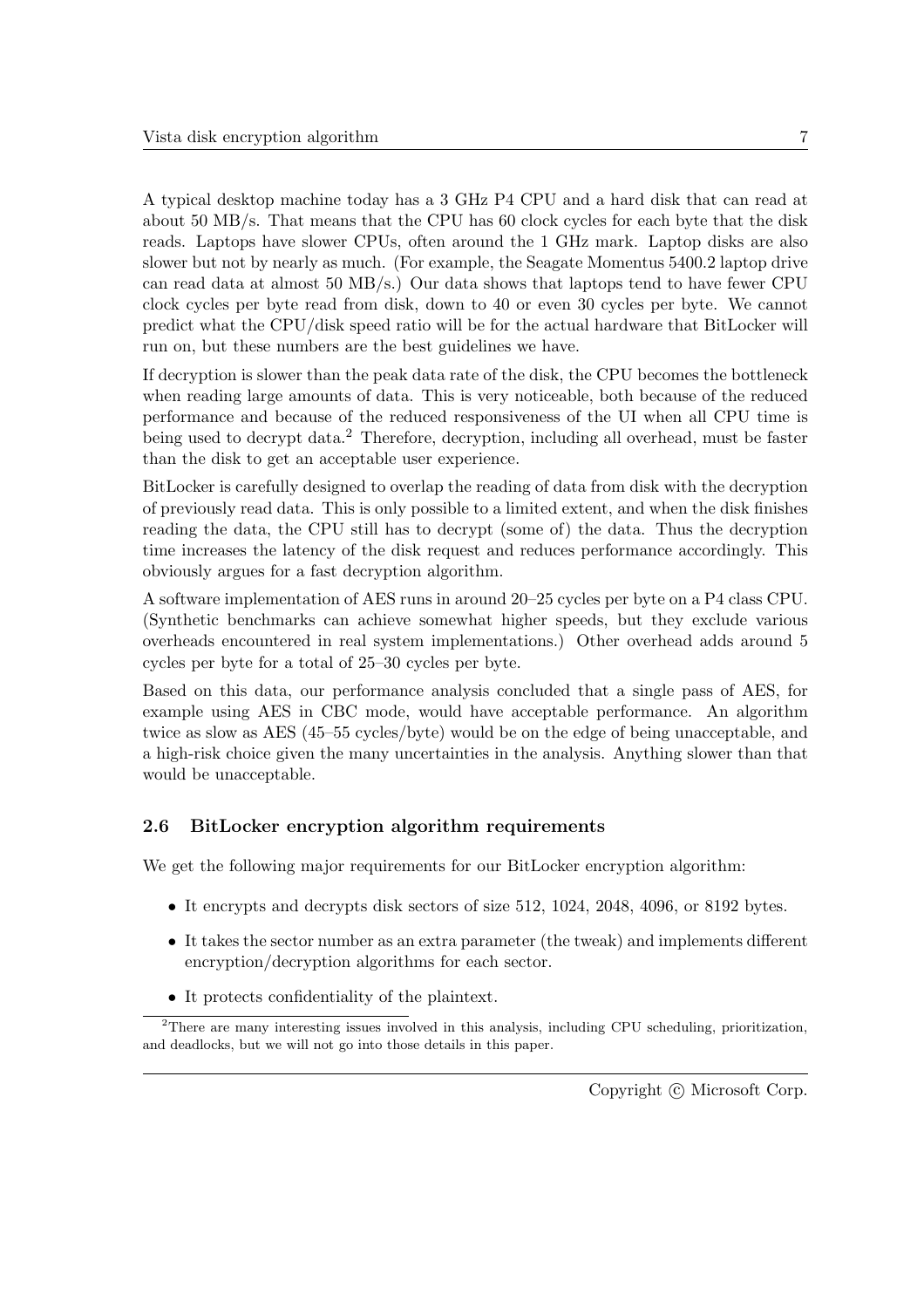- It is fast enough that the slow-down of the laptop is acceptable to most users. Our best estimate is that a speed of 40 cycles/byte or faster will be acceptable.
- It has been validated by public scrutiny, and is generally considered safe.
- An attacker cannot control or predict any aspect of the plaintext changes if he modifies or replaces the ciphertext of a sector.

This is an extremely challenging set of requirements. Initially we tried to find a cipher that satisfies all the requirements, but we found no suitable cipher. The performance and public scrutiny requirements are especially difficult to satisfy.

### 2.7 Attack model

Normally, block ciphers are designed to withstand chosen plaintext and ciphertext attacks where the attacker has access to a black box that performs both the encryption and decryption operation. Also, the cipher is considered to be broken if it can be distinguished from a randomly chosen permutation.

Ideally our disk cipher (with the large 512–8192 byte block size) would satisfy these requirements, but we were unable to find a solution that achieves this and the other requirements too. To find a better solution we examined the BitLocker attack model in more detail to be able to take advantage of the specifics of the model.

In the BitLocker attack model we assume that the attacker has chosen some of the plaintext on the disk, and knows much of the rest of the plaintext. Furthermore, the attacker has access to all ciphertext, can modify the ciphertext, and can read some of the decrypted plaintext. (For example, the attacker can modify the ciphertext which stores the startup graphic, and read the corresponding plaintext off the screen during the boot process, though this would take a minute or so per attempt.) We also assume that the OS modifies some sectors in a predictable way during the boot sequence, and the attacker can observe the ciphertext changes.

However, the attacker cannot collect billions of plaintext/ciphertext pairs for a single sector. He cannot run chosen plaintext differences through the cipher. (He can choose many different plaintexts, but they are all for different sectors with different tweak values, so he cannot generate chosen plaintext differences on a single sector.) And finally, though this is not a cryptographic argument, to be useful the attack has to do more than just distinguish the cipher from a random permutation.

In short, we have the following attack model:

• The attacker has many known (but not chosen) plaintext/ciphertext pairs for different sectors.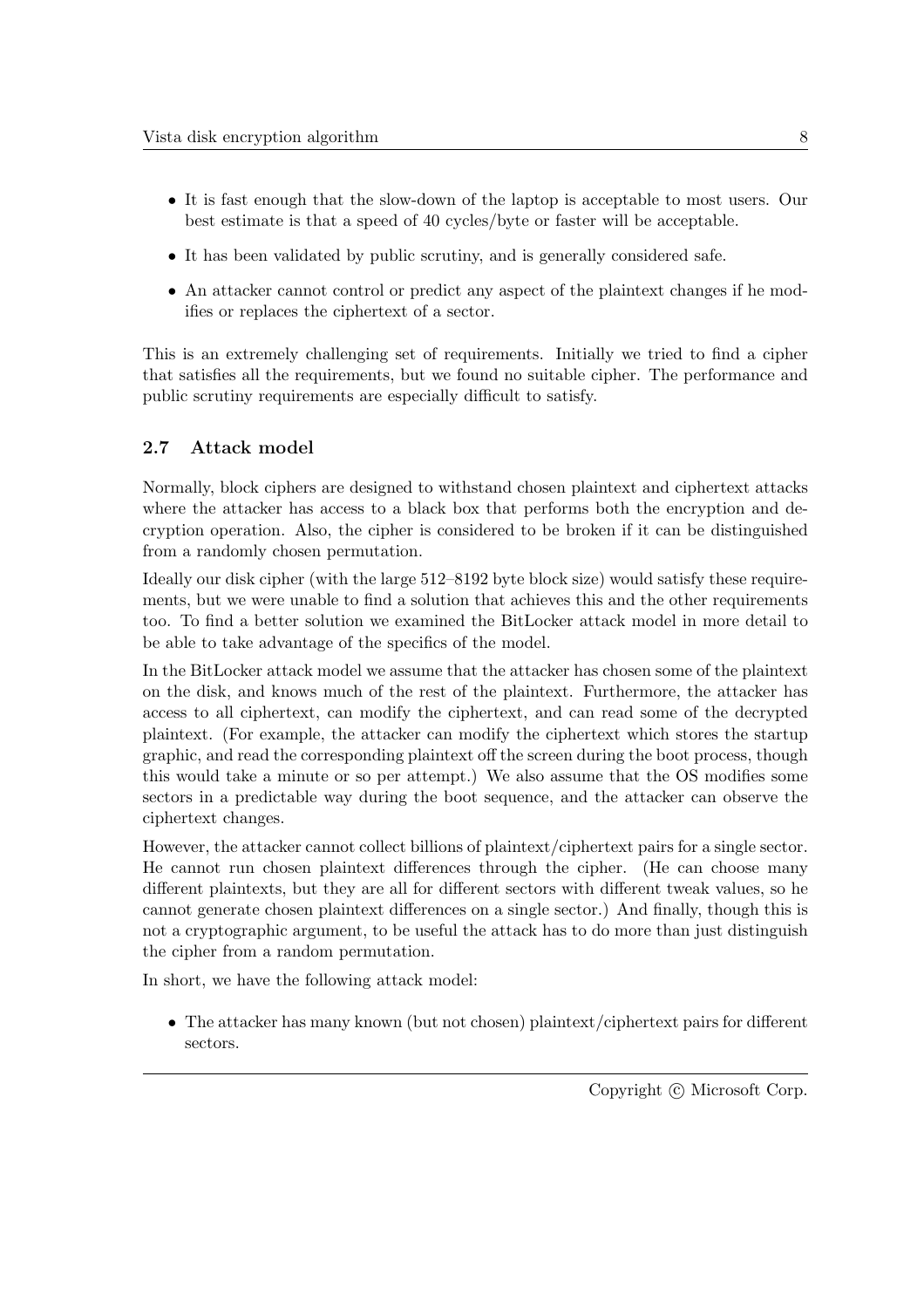- The attacker has the ciphertexts for a large number of chosen plaintexts for different sectors. The plaintexts are chosen before the attacker gets access to the laptop.
- The attacker has access to a slow decryption function for some of the sectors.
- The attacker gets several ciphertexts of plaintexts for the same sector with a known (but not chosen) difference.

The attacker succeeds if he can modify a ciphertext such that the corresponding plaintext change has some non-random property.

We don't want to argue that the standard attack model for block ciphers is wrong. Quite the opposite. We'd love to have a disk sector cipher that satisfies the standard requirements, but we have not been able to find one that satisfies the performance and validation requirements.

### 3 Existing ciphers

Before we dive into the details of our new design we'll discuss existing ciphers and why they are unsuitable.

#### 3.1 Stream ciphers

There are many stream ciphers, but by their very nature, they allow the attacker to flip arbitrary bits in the plaintext. This lack of diffusion makes them entirely ineffective for poor-man's authentication.

#### 3.2 AES-CBC

Any time you want to encrypt data, AES-CBC is a leading candidate. In this case it is not suitable, due to the lack of diffusion in the CBC decryption operation. If the attacker introduces a change  $\Delta$  in ciphertext block *i*, then plaintext block *i* is randomized, but plaintext block  $i + 1$  is changed by  $\Delta$ . In other words, the attacker can flip arbitrary bits in one block at the cost of randomizing the previous block. This can be used to attack executables. You can change the instructions at the start of a function at the cost of damaging whatever data is stored just before the function. With thousands of functions in the code, it should be relatively easy to mount an attack.

The current version of BitLocker implements an option that allows customers to use AES-CBC for the disk encryption. This option is aimed at those few customers that have formal requirements to only use government-approved encryption algorithms. Given the weakness of the poor-man's authentication in this solution, we do not recommend using it.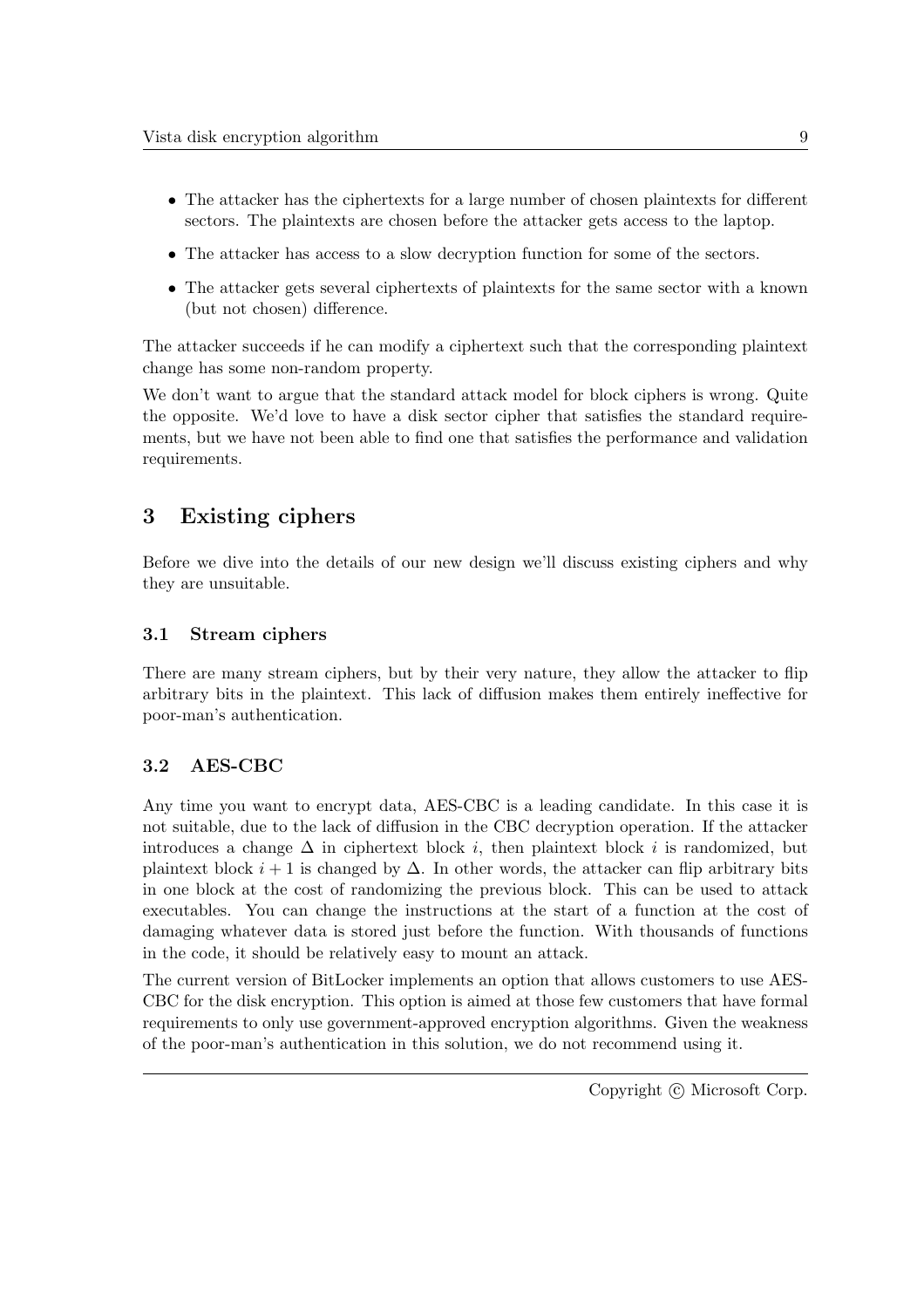#### 3.3 Bear and Lion

Bear and Lion are two large-block block ciphers proposed by Ross Andersen and Eli Biham [1]. Bear and Lion are very similar in construction. They split the data block into two unequal parts and create a 3-round Luby-Rackoff cipher by using a keyed hash function and a stream cipher to construct the round functions. The difference is that Bear uses two keyed hash function rounds and one stream cipher round whereas Lion uses one keyed hash function round and two stream cipher rounds.

Bear and Lion seem ideally suited, except for the fact that they are too slow. Both ciphers make three passes over the data. If we were to use SHA-256 for the hash function and AES-CTR for the stream cipher, the overall cipher would need close to 100 cycles/byte.

We tried several ways to make Bear/Lion suitable for BitLocker. However, the only way to make this solution fast enough is to use a fast stream cipher and a fast keyed hash function. We could not find suitable candidates that have had enough public review and have not yet been broken.

Our best attempt used AES-CBC for the keyed hash function, and AES-CTR for the stream cipher. Unfortunately, this solution is not fast enough.

#### 3.4 Beast

Beast is a variation of Bear [9]. It is faster than Bear because it replaces the last round of Bear by a function that does not process the entire data block. Unfortunately, this change destroys the diffusion properties of the decryption function, making it unsuitable for our purpose.

We did consider using Beast upside-down, using the decryption function for encryption and the encryption function for decryption. This would seem to solve the immediate problem of the lack of diffusion. Even in this mode we do not feel comfortable with Beast. As far as we know Beast has not received any public review, and there has been no analysis of the upside-down mode. A final consideration is the speed of Beast. Though faster than Bear, it still requires two passes over the data; one with a hash function and one with a stream cipher. Our performance estimates for Beast with a well-established hash function and stream cipher were still slow enough to be a real problem.

#### 3.5 VIL

VIL is a block cipher mode of operation that encrypts and decrypts arbitrary length messages [2]. This mode has received little attention, partly because it is patented.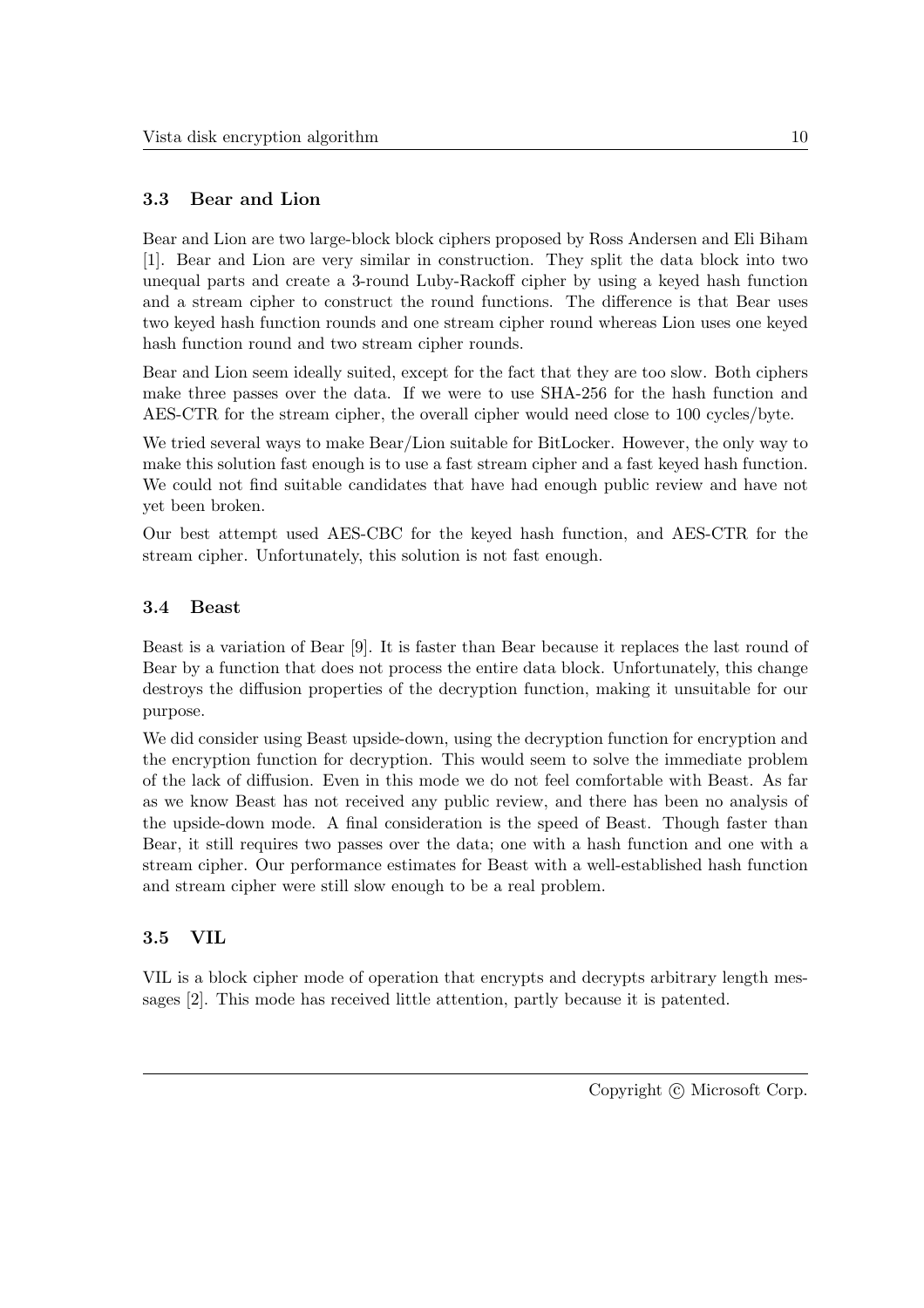For our purpose, the VIL mode is not suitable as most of the message is encrypted with a stream cipher. This provides no diffusion at all, and therefore very bad poor-man'sauthentication properties.

#### 3.6 Mercy

Mercy is a block cipher specifically designed for disk sector encryption [3]. Unfortunately, it was broken in 2001 by Scott Fluhrer [4], which eliminates it as a candidate.

#### 3.7 LRW

LRW is a block cipher mode proposed by Liskov, Rivest, and Wagner. In LRW, a change to one block of the ciphertext results in a random change to the corresponding block of the plaintext, and no other changes. Effectively, it allows an attacker to randomize any block of plaintext.

LRW provides some level of poor-man's authentication, but the relatively small block size of AES (16 bytes) still leaves a lot of freedom for an attacker. For example, there could be a configuration file (or registry entry) with a value that, when set to 0, creates a security hole in the OS. On disk the setting looks something like "enableSomeSecuritySetting = 1". If the start of the value falls on a 16-byte boundary and the attacker randomizes the plaintext value, there is a  $2^{-16}$  chance that the first two bytes of the plaintext will be 0x30 0x00 which is a string that encodes the ASCII value '0'.

For BitLocker we want a block cipher whose block size is much larger. The same type of attack is still possible, but it is made harder by two factors: any particular attack point is far less likely to be on a suitable block boundary, and the attacker is forced to randomize more plaintext, increasing the likelihood that he will damage other parts of the system and crash the PC rather than open a usable hole.

#### 3.8 CMC and EME

CMC and EME are two block cipher modes proposed by Halevi and Rogaway [7, 6]. They are directly targeted at our problem: encryption of disk sectors. CMC and EME have all the desired security properties, and are the leading contenders from the existing ciphers we identified.

However, they have not been widely studied or deployed, making them a relatively high-risk choice from a security point of view. (An earlier version of CMC was in fact broken.)

Furthermore, CMC and EME both require two AES encryptions for each block of data, making them a high-risk choice from a performance point of view.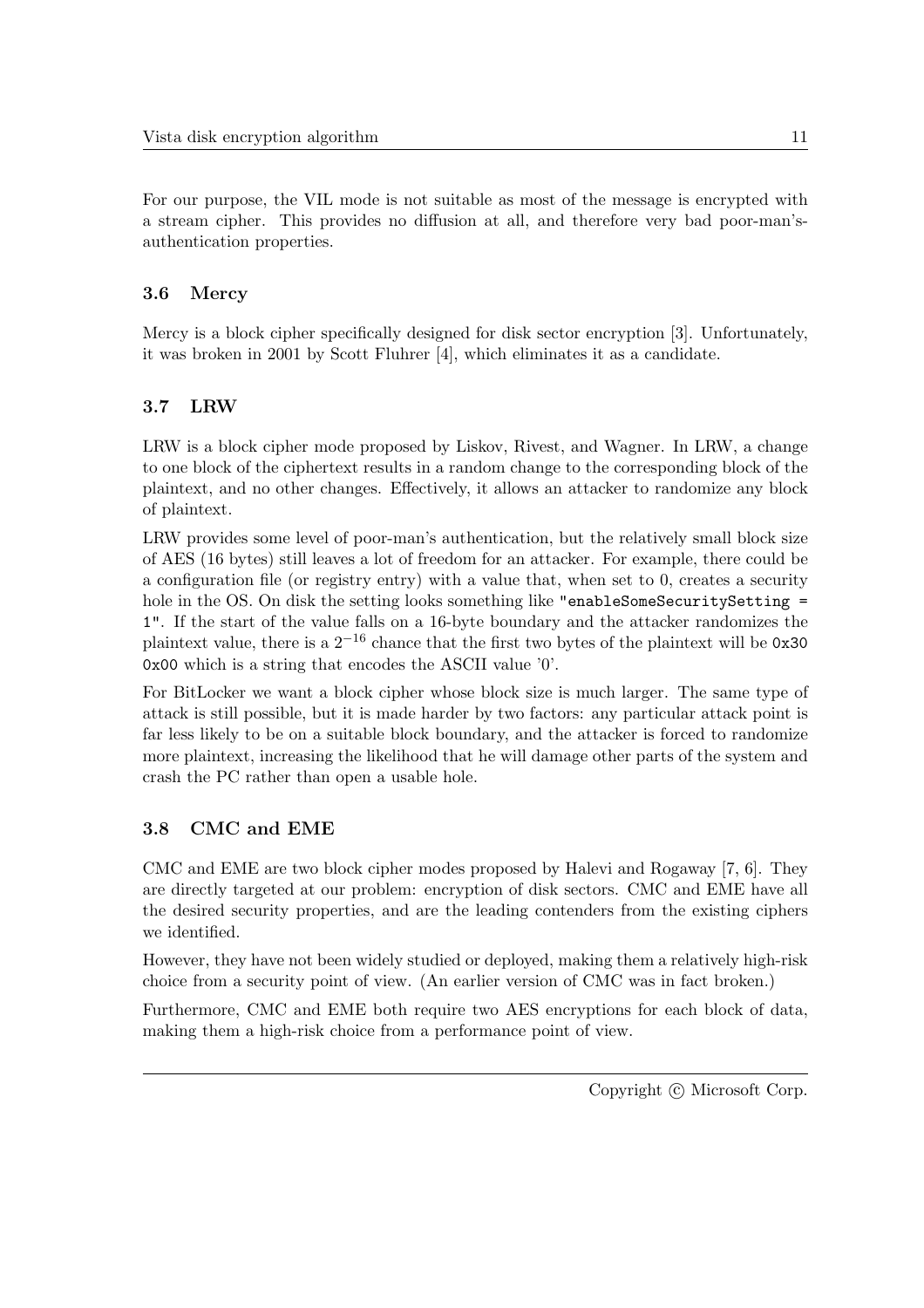A contributing factor in our decision not to use CMC or EME was that they are patented, and clearing the patent situation would require too much time.

### 3.9 Conclusion

In late 2004 we spent a lot of time looking for a suitable existing cipher, and failed to identify one. CMC and EME were the closest contenders, but for the reasons listed above we did not believe that they were suitable choices.

## 4 AES-CBC + diffuser

We finally chose to use AES-CBC for the primary encryption, and add a dedicated independently keyed diffuser to the plaintext side. This choice has advantages and disadvantages.

On the advantage side, it is trivial to see that  $\text{AES-CBC}$  + diffuser is at least as secure as AES-CBC, the industry workhorse algorithm for encryption. (See appendix A.) This provides a guaranteed security level for the confidentiality of the data, and one that customers can understand. The diffuser runs in about 10 clock cycles/byte so that the combination with AES-CBC satisfies our performance requirements.

On the disadvantage side, the diffuser is a new unproven algorithm, and this inevitably leads to questions. Without extensive public scrutiny and analysis of an algorithm there is a justified scepticism about its security. People are reluctant to trust new algorithms.

So why did we choose this option anyway? In our final analysis we decided this was the better choice for our product. The performance gain over the alternatives was important enough to outweigh the disadvantages of a new diffuser algorithm. Time will tell whether we made the right choice.

It bears repeating that even if the diffuser algorithm is utterly broken, all the data is also encrypted using AES-CBC and the confidentiality is still ensured. The only task of the diffuser is to make manipulation attacks harder by providing better poor-man's authentication than plain AES-CBC provides. Given the limited BitLocker attack model we consider it extremely unlikely that a practical attack against the diffuser will be found.

### 4.1 Overview

Figure 1 gives an overview of our solution. There are four separate operations in each encryption. The plaintext is exclusive-orred (xorred) with a sector key, then run through two (unkeyed) diffusers, and finally encrypted with AES in CBC mode.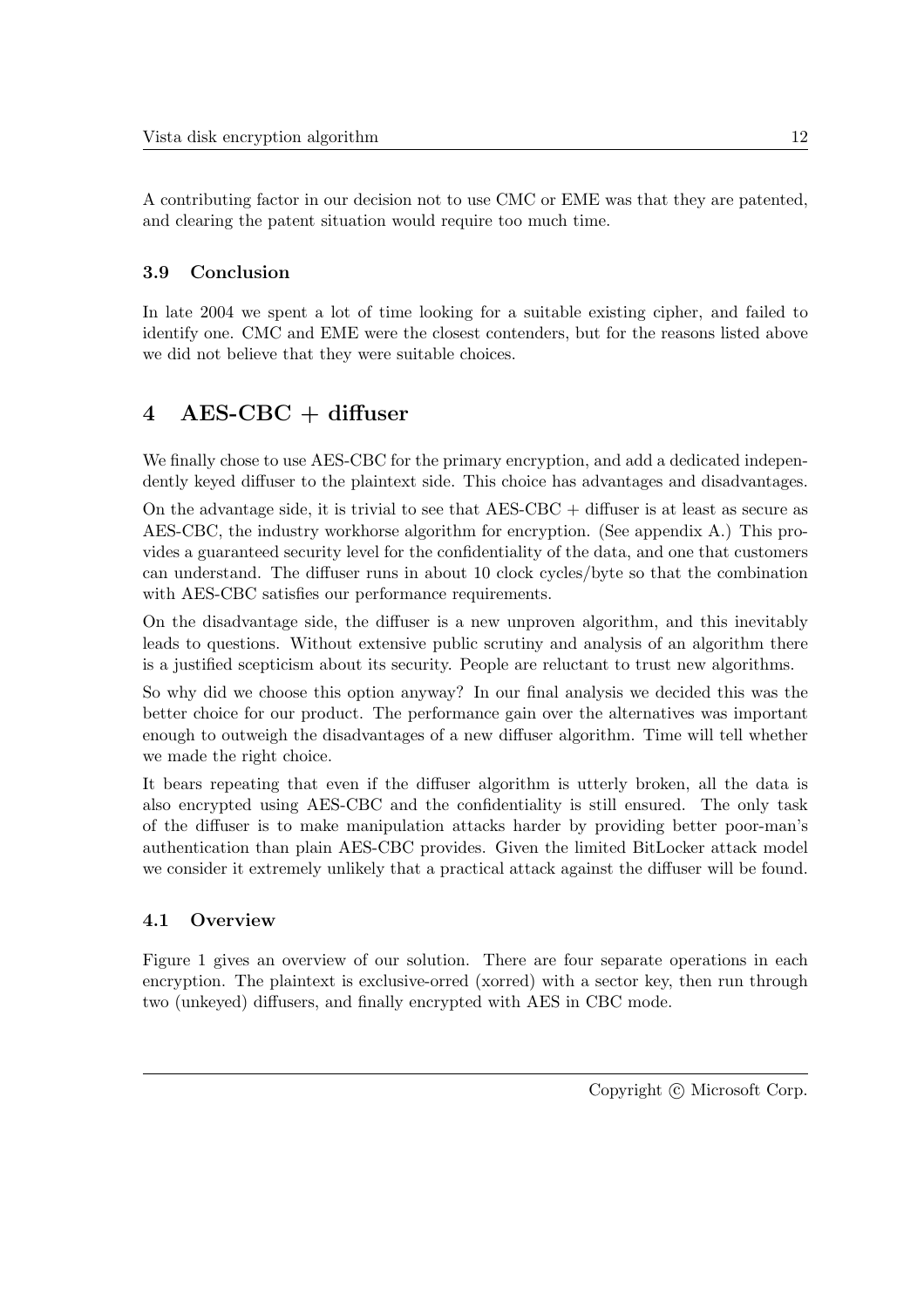

Figure 1: An overview of AES-CBC + diffuser

The sector key component and the AES-CBC component are independently keyed which allows an easy proof that our construction is at least as secure as AES-CBC (see appendix A). Both components are provided with 256 bits of key material, so that the full key is 512 bits. Depending on the selected version, the two keyed components can use fewer than 256 bits each, so some of the key bits may go unused. The full key is always 512 bits to support larger keys without any changes to the key management system. By default both the sector key and the AES-CBC layer use 128-bit AES keys; a version that uses 256 bits for each is also available.

The block size is variable: it can be any power of two within the range 512–8192 bytes (4096–65536 bits).

#### 4.2 AES-CBC

The AES-CBC component is straightforward. The AES key  $K_{\text{AES}}$  is either 128 bits or 256 bits, depending on the selected version. The block size is a always a multiple of 16 bytes, so no padding is necessary. The IV for sector s is computed as:

$$
IV_s := E(K_{\text{AES}}, e(s))
$$

where  $E()$  is the AES encryption function, and  $e()$  is an encoding function that maps each sector number s into a unique 16-byte value. Note that  $IV<sub>s</sub>$  depends on the key and the sector number, but not on the data.

Copyright  $\odot$  Microsoft Corp.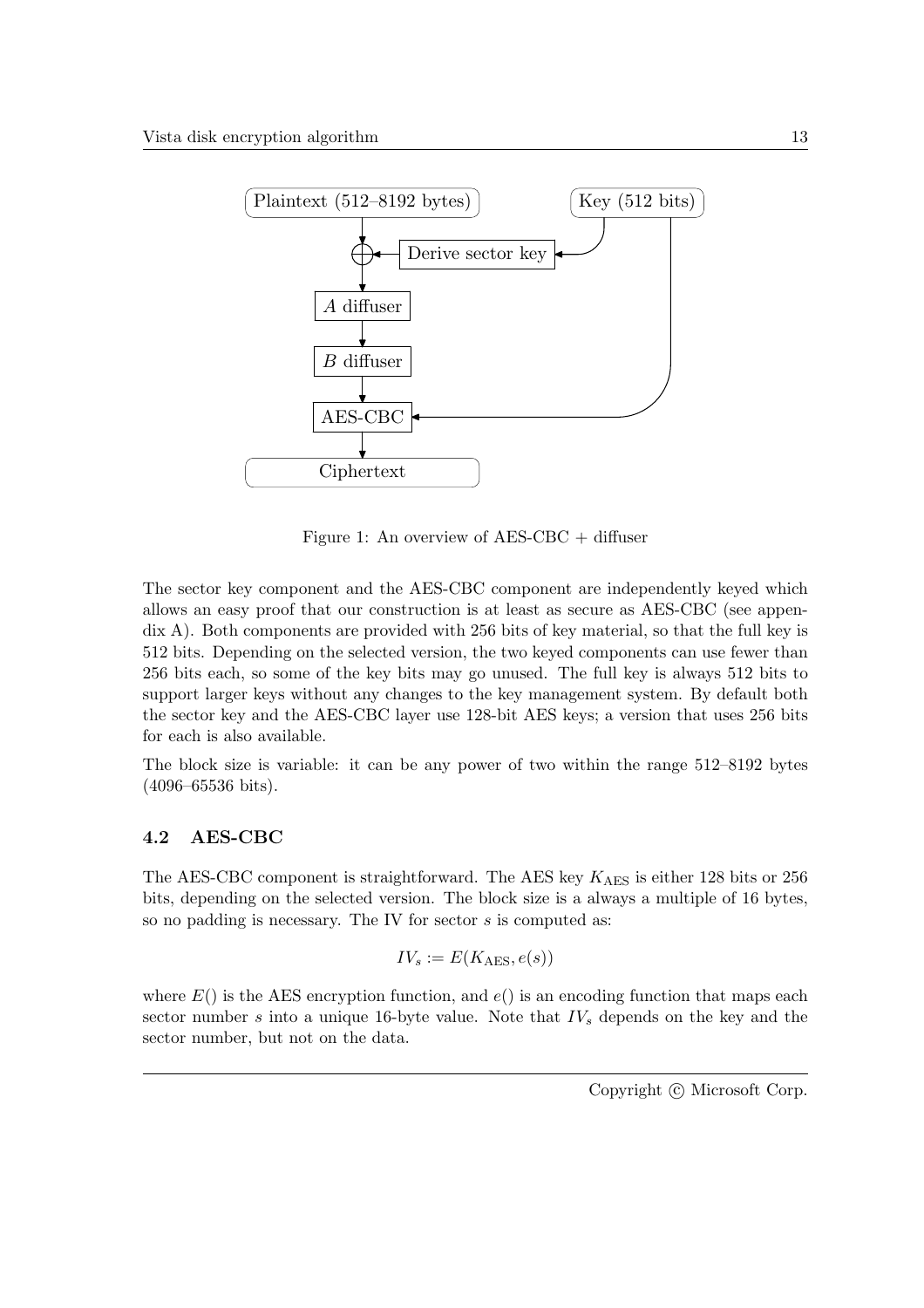The plaintext is encrypted using AES-CBC and the IV for the sector. Decryption is the obvious inverse function.

The result of  $e()$  is the tweak value of this part of the cipher. The choice of  $e()$  has no security implications (as long as it is an injection) and will vary with the application. For BitLocker the encoding function  $e$  is the simplest one for the implementation. The first 8 bytes of the result are the byte offset of the sector on the volume. This integer is encoded in least-significant-byte first encoding. The last 8 bytes of the result are always zero.

#### 4.3 Sector key

The sector key for sector  $s$  is defined by:

$$
K_s := E(K_{\text{sec}}, e(s)) \parallel E(K_{\text{sec}}, e'(s))
$$

where  $E()$  is the AES encryption function,  $K<sub>sec</sub>$  is the 128 or 256-bit key for this component,  $e()$  is the encoding function used in the AES-CBC layer, and  $e'(s)$  is the same as  $e(s)$  except that the last byte of the result has the value 128.

The sector key  $K_s$  is repeated as many times as necessary to get a key the size of the block, and the result is xorred into the plaintext.

#### 4.4 Diffusers

The A and B diffusers are very similar, but work in opposite directions. Our core diffuser design has good diffusion properties in one direction and bad diffusion properties in the other direction. Having two diffusers provides good diffusion in both directions.

The diffusers have been designed in the decryption direction, as decryption is the more common operation. We will describe them first in the decryption direction, and later show the corresponding encryption function.

Each diffuser interprets the sector data as an array of 32-bit words, where each word is encoded using the least-significant-byte first convention. Let  $n$  be the number of words in the sector, and  $(d_0, d_1, \ldots, d_{n-1})$  be the words of the sector. For index values outside the range we define  $d_i := d_{i \bmod n}$  to allow easy wrap-around without confusing notation.

The decryption function of the A diffuser is given by:

$$
\begin{aligned} \textbf{for } i = 0, 1, 2, \dots, n \cdot A_{\text{cycles}} - 1 \\ d_i &\leftarrow d_i + (d_{i-2} \oplus (d_{i-5} \lll R_{i \text{ mod } 4}^{(a)})) \end{aligned}
$$

The value i is a loop counter that goes around the data array  $A_{\text{cycles}}$  times. (Remember that all indices are modulo  $n$ , so the wrap-around is automatic.) The addition is modulo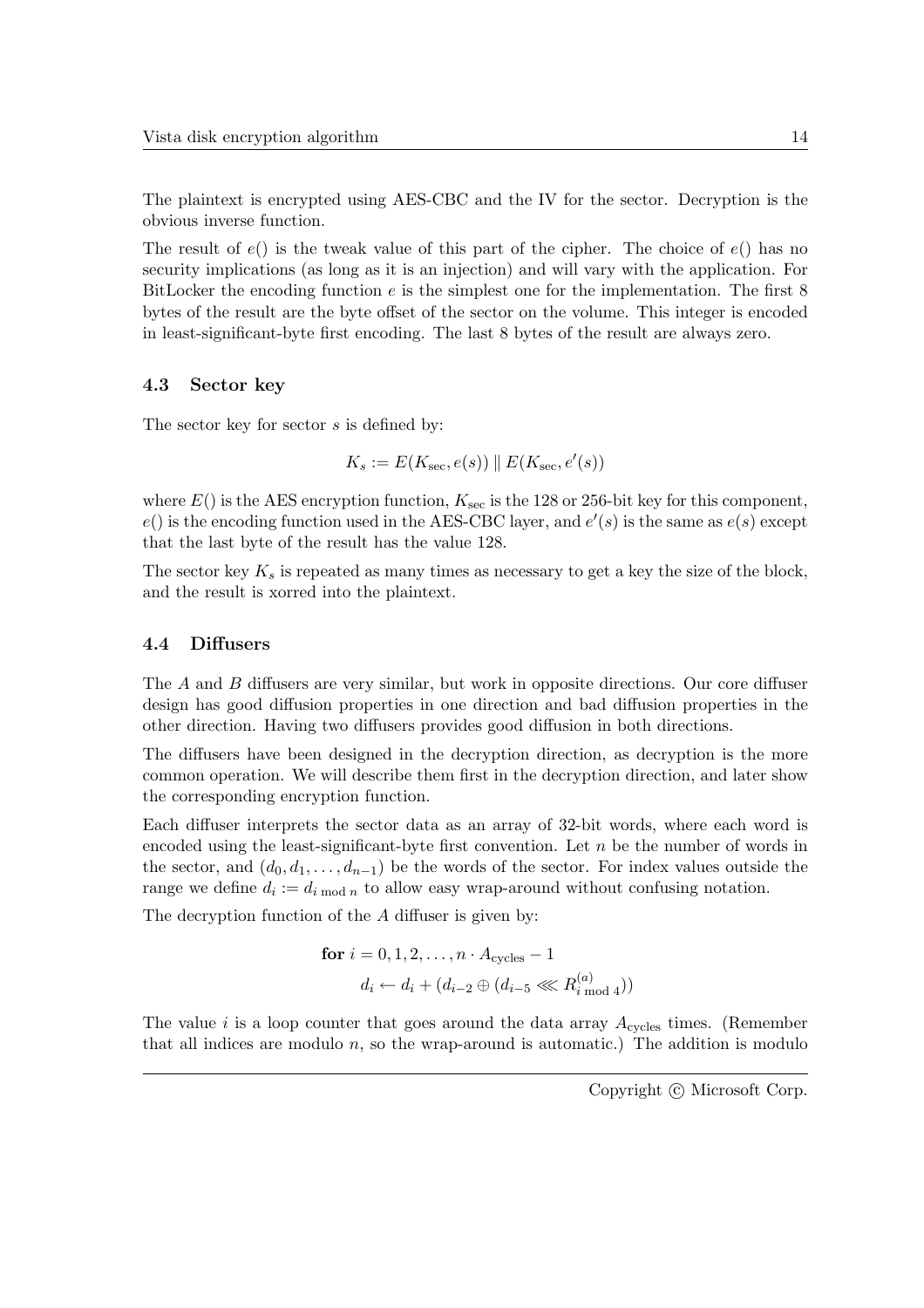$2^{32}$ ,  $\ll$  is the rotate-left operator, and  $R^{(a)} := [9,0,13,0]$  is an array of 4 constants that specify the rotation amounts.

The corresponding encryption function of the A diffuser is easy to derive:

for 
$$
i = n \cdot A_{\text{cycles}} - 1, ..., 2, 1, 0
$$
  
\n $d_i \leftarrow d_i - (d_{i-2} \oplus (d_{i-5} \lll R_{i \mod 4}^{(a)}))$ 

The asymmetric diffusion properties are easy to see. If we look at the A diffuser decryption, the result of one iteration is used 2 and 5 iterations later which quickly propagates changes to the rest of the sector. In the encryption direction the output of one iteration is used  $n-5$  and  $n-2$  iterations later, which provides a much slower diffusion.

The B diffuser is very similar. It has good diffusion in the encryption direction. The B diffuser decryption function is given by

for 
$$
i = 0, 1, 2, ..., n \cdot B_{\text{cycles}} - 1
$$
  
\n $d_i \leftarrow d_i + (d_{i+2} \oplus (d_{i+5} \lll R_{i \mod 4}^{(b)})$ 

where  $R^{(b)} := [0, 10, 0, 25]$ . The B diffuser encryption function is

for 
$$
i = n \cdot B_{\text{cycles}} - 1, ..., 2, 1, 0
$$
  
\n $d_i \leftarrow d_i - (d_{i+2} \oplus (d_{i+5} \lll R_{i \mod 4}^{(b)})$ 

The constants  $A_{\text{cycles}}$  and  $B_{\text{cycles}}$  define how many times each of the diffusers loop around the sector, and are chosen as  $A_{\text{cycles}} := 5$  and  $B_{\text{cycles}} := 3$ .

To choose the rotation amounts we ran experiments on the diffusion properties of our diffuser recurrence (in the high-diffusion direction). For performance reasons we only use a nonzero rotation amount every other iteration (the P4 processor has a very slow rotation instruction). We concentrated on how quickly a single bit difference diffuses through the 32-bit active word. Our results are that if we flip a single bit in  $d_i$ , each of the bits of  $d_{i+43}$  has a chance of at least  $1/3$  of flipping in a single forward cycle of the diffuser.<sup>3</sup> As a sector is at least 128 words long, we get full diffusion within the word in about one third of a cycle.

#### 4.5 About the name

The name Elephant was chosen for the diffuser component to fit in with the Bear and Lion ciphers discussed earlier.

<sup>&</sup>lt;sup>3</sup>This holds for the forward B diffuser. For the backward A diffuser a bit in  $d_i$  flips bits in  $d_{i-43}$  with probability 1/3.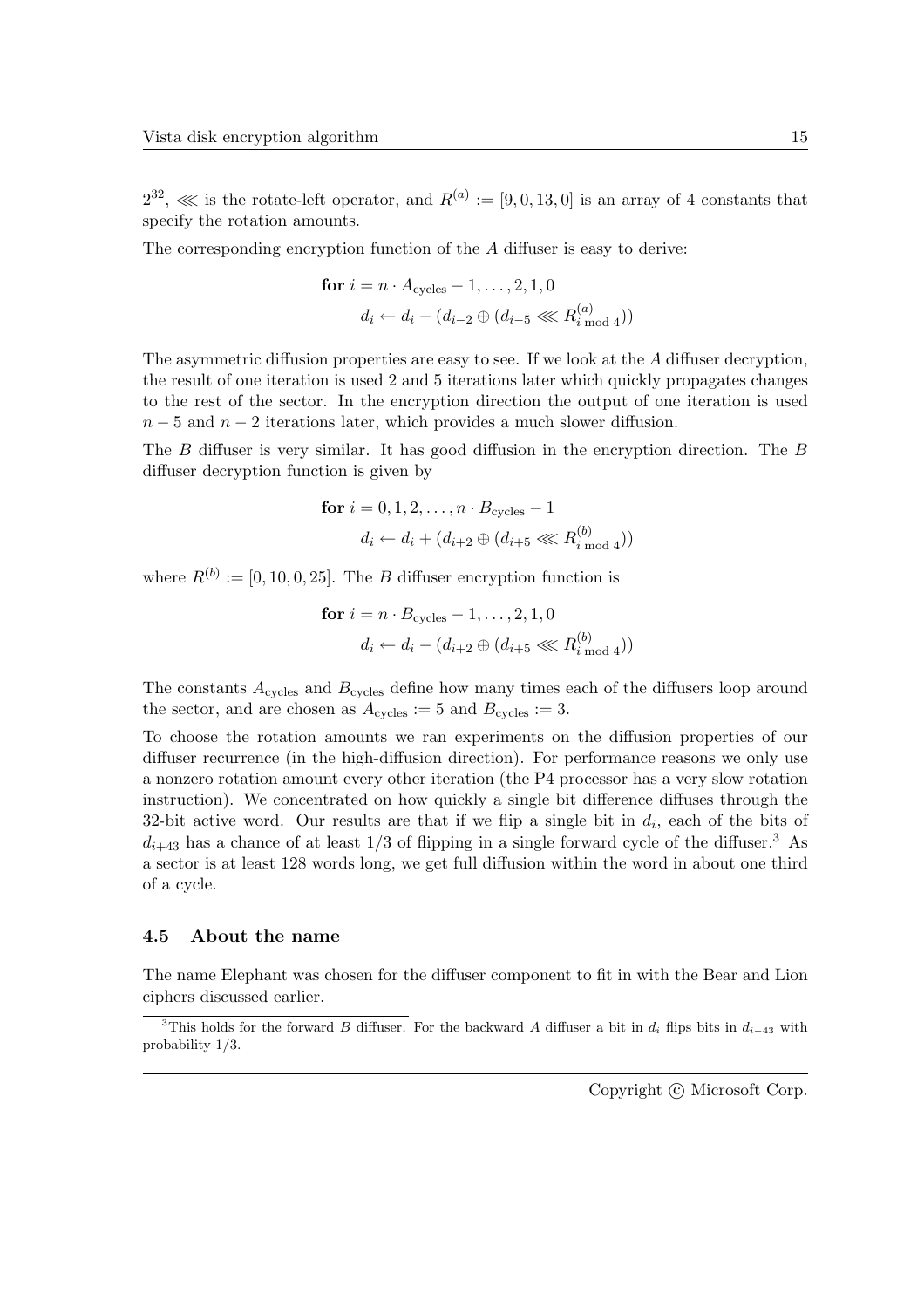### 5 Performance

Our AES implementation uses about 20 cycles/byte for AES-CBC on a a Pentium 4. The diffuser takes about 10 cycles/byte. The overall cipher speed is just over 30 cycles per byte, including various overhead. This implies that the cipher is faster than the peak data rate of a typical disk.

Our current BitLocker implementation manages to limit the loss of performance to around 5% averaged over our test cases. Our typical end-user test scenarios show an even smaller overhead. This is good enough to allow widespread adoption of this security technology.

## 6 Analysis

An extensive analysis of our construction is still ongoing, and will be published separately.

### 7 Use of AES-CBC + diffuser

This cipher is designed specifically for the role of disk sector encryption algorithm in the BitLocker setting. It is not a general-purpose block cipher, and should not be used in other settings without careful analysis. As a pure block cipher our construction has many weaknesses when analyzed in the standard block cipher attack model. For example, some of the key bits are unused, and guessing part of the key is enough to distinguish it from a random permutation.

### 8 Acknowledgements

I'd like to thank Josh Benaloh for his helpful comments on the design, and the System Integrity team at Microsoft for their tireless energy in bringing this to actual use.

### References

- [1] Ross Anderson and Eli Biham. Two practical and provable secure block ciphers: BEAR and LION. In Dieter Gollmann, editor, Fast Software Encryption: Third International Workshop (FSE'96), LNCS 1039, pages 113–120. Springer Verlag, 1996.
- [2] Mihir Bellare and Phillip Rogaway. On the construction of variable-input-length ciphers. In Lars Knudsen, editor, Fast Software Encryption: 6th International Workshop, FSE'99, LNCS 1636, pages 231–244. Springer Verlag, 1999.

Copyright  $\odot$  Microsoft Corp.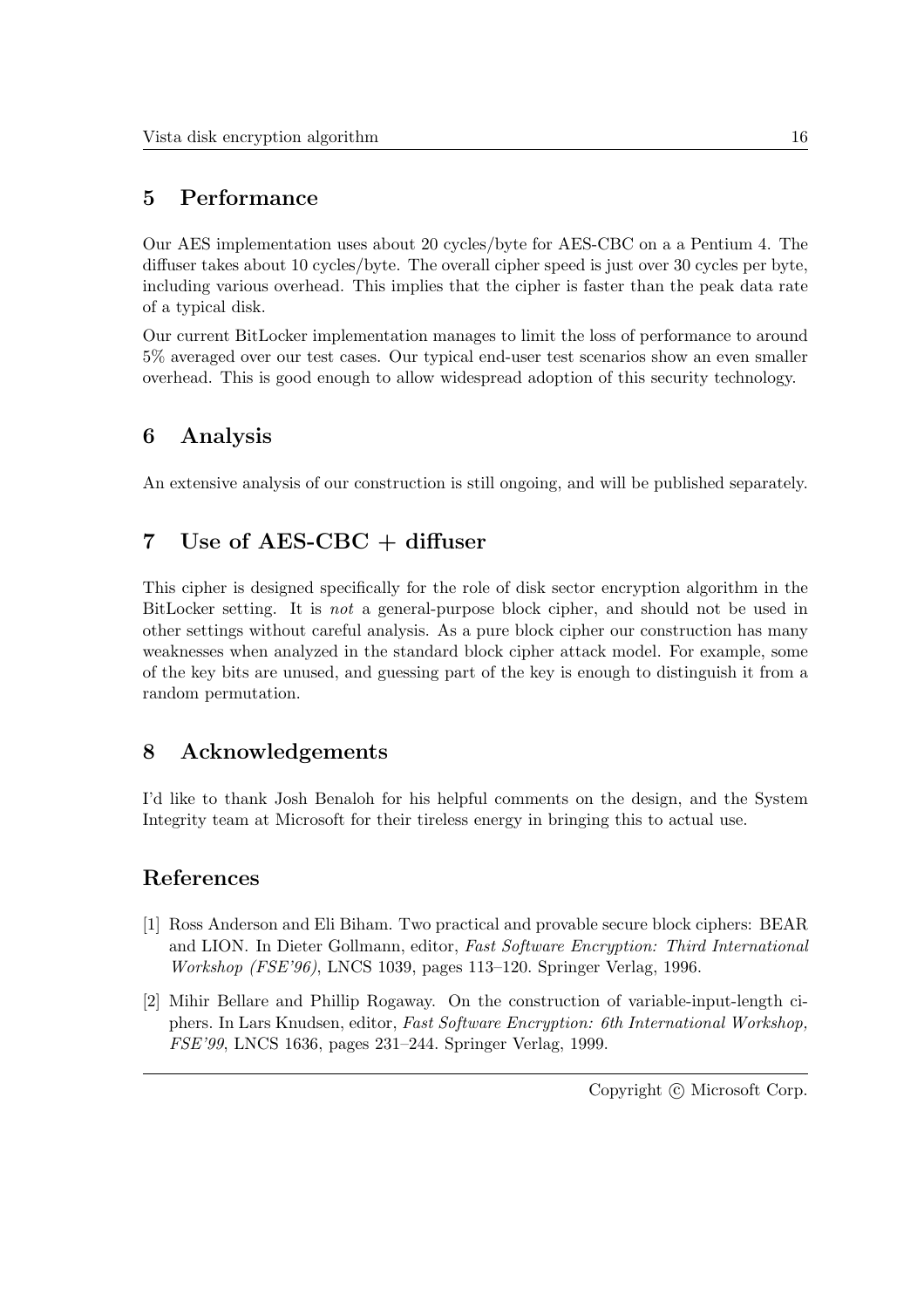- [3] Paul Crowley. Mercy: a fast large block cipher for disk sector encryption. In Bruce Schneier, editor, Fast Software Encryption: 7th International Workshop, FSE 2000, LNCS 1978, pages 49–63. Springer Verlag, 2001.
- [4] Scott R. Fluhrer. Cryptanalysis of the Mercy block cipher. In Mitsuru Matsui, editor, Fast Software Encryption, 8th International Workshop, FSE 2001, LNCS 2355, pages 28–36. Springer Verlag, 2002.
- [5] Trusted Computing Group. TCG TPM Specification Version 1.2. Available from www. trustedcomputinggroup.org.
- [6] Shai Halevi and Phillip Rogaway. A parallelizable enciphering mode. http://eprint. iacr.org/2003/147, 2003.
- [7] Shai Halevi and Phillip Rogaway. A tweakable enciphering mode. http://eprint. iacr.org/2003/148, 2003.
- [8] Moses Liskov, Ronald L. Rivest, and David Wagner. Tweakable block ciphers. In Moti Yung, editor, Advances in Cryptology—CRYPTO 2002, LNCS 2442, pages 31–46. Springer Verlag, 2002.
- [9] Stefan Lucks. BEAST: A fast block cipher for arbitrary blocksizes. In Patrick Horster, editor, Communications and Multimedia Security II, Proceedings of the IFIP TC6/TC11 International Conference on Communications and Multimedia Security, IFIP Conference Proceedings 70, pages 144–153. Chapman & Hall, 1996.